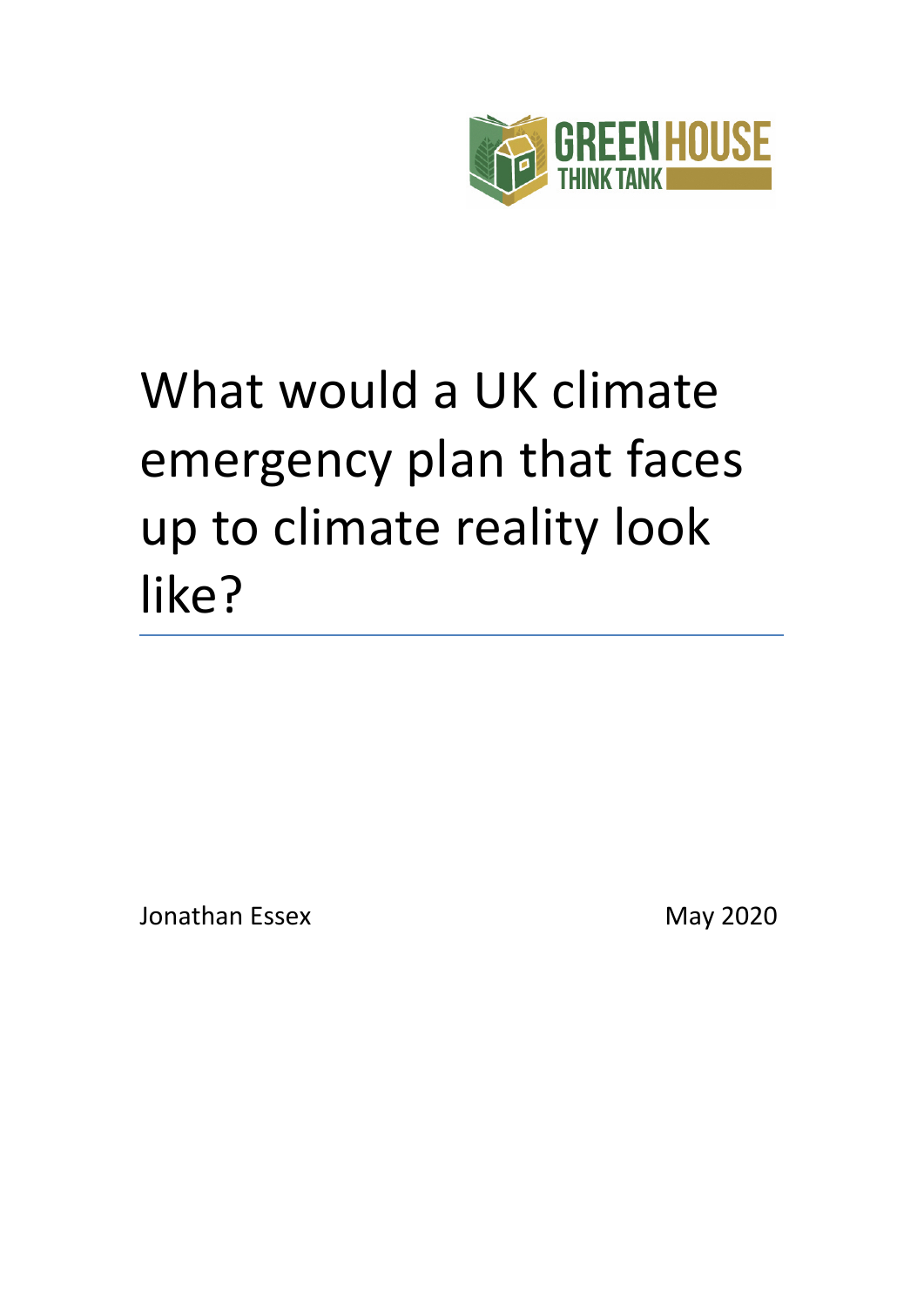**Green House is a think tank** founded in 2011. It aims to lead the development of green thinking in the UK. Green House produces reports and briefings on different subjects. We do not have a party line, but rather aim to stimulate debate and discussion.

*Politics, they say, is the art of the possible. But the possible is not fixed. What we believe is possible depends on our knowledge and beliefs about the world. Ideas can change the world, and Green House is about challenging the ideas that have created the world we live in now, and offering positive alternatives.*

*The problems we face are systemic, and so the changes we need to make are complex and interconnected. Many of the critical analyses and policy prescriptions that will be part of the new paradigm are already out there. Our aim is to communicate them more clearly, and more widely.*

**Green House think tank** is a company limited by guarantee, company number 9657878.

Open Access. Some rights reserved.

As the publisher of this work, Green House wants to encourage the circulation of our work as widely as possible while retaining the copyright. We therefore have an open access policy which enables anyone to access our content online without charge. Anyone can download, save, perform or distribute this work in any format, including translation, without written permission. This is subject to the following conditions:

Green House (and our web address www.greenhousethinktank.org) and the author(s) are credited

The text is not altered and is used in full

The work is not resold

A copy of the work or link to its use online is sent to Green House.

Green House acknowledges the work of Creative Commons in our approach to copyright. To find out more go to [www.creativecommons.org](http://www.creativecommons.org/).

Published by Green House 2020 © Green House. Some rights reserved. 12A Derwent Road, Lancaster, LA1 3ES. United Kingdom. www.greenhousethinktank.org [info@greenhousethinktank.org](mailto:info@greenhousethinktank.org)

ISBN 978-0-9933531-8-5

You can download this publication from: <https://www.greenhousethinktank.org/reports.html>

Print copies of this publication may be bought online from [www.lulu.com.](http://www.lulu.com/)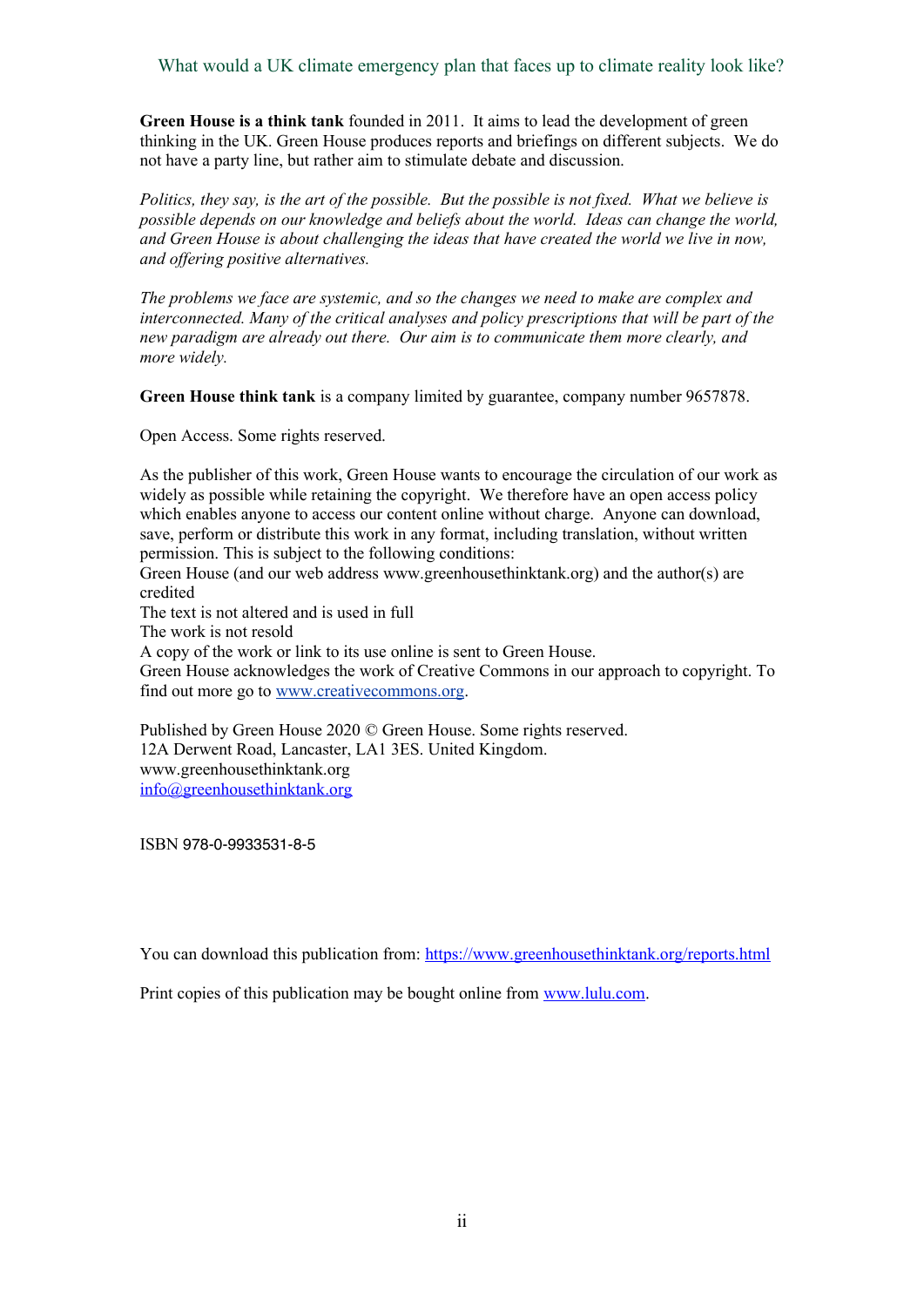## **Table of Contents**

#### **THE AUTHOR [IV](#page-3-1)**

#### **ACKNOWLEDGEMENTS [IV](#page-3-0)**

#### **SUMMARY [1](#page-4-0)**

#### **INTRODUCTION [2](#page-5-0)**

#### **1. A SUFFICIENT RESPONSE [4](#page-7-2)**

- **1.1. REFLECTING THE CLIMATE SCIENCE [4](#page-7-1)**
- **1.2. FROM LOCAL CLIMATE EMERGENCY PLANS TO A CLIMATE EMERGENCY ECONOMY [4](#page-7-0)**
- **1.3. BEYOND ENERGY: EMBEDDING ADAPTATION IN ZERO CARBON TRANSITIONS [6](#page-9-0)**

#### **2. THE NEED FOR A PEOPLE'S CLIMATE EMERGENCY PLAN [8](#page-11-1)**

- **2.1. EMPOWERING AND DEEPENING DEMOCRACY [8](#page-11-0)**
- **2.2. DEMAND-LED: DOWNSHIFTING AND THE NEED FOR DEEP CULTURAL AND VALUE SHIFTS [10](#page-13-1)**
- **2.3. THE ROLE OF RE-IMAGINING EDUCATION [10](#page-13-0)**

#### **3. A CLIMATE EMERGENCY PLAN FOR THE WHOLE ECONOMY [12](#page-14-0)**

- **3.1. SCALE AND SUBSIDIARY: RETHINKING OUR USE OF TRANSPORT AND RELOCALISING ECONOMIES [12](#page-15-0)**
- **3.2. RECONNECTING US TO THE LAND AND LOCAL FOOD PRODUCTION: PLANNING THAT PRIORITISES CLIMATE ACTION [14](#page-17-0)**
- **3.3. TRANSFORMING THE ECONOMY THROUGH THE CREATION OF CLIMATE JOBS: THE RESILIENT ALTERNATIVE TO AUTOMATION [16](#page-19-0)**
- **3.4. CREATING A NEW NORMAL NOW: EMERGENCY PLANNING, RESILIENCE AND EMPOWERMENT [18](#page-21-0)**

#### **4. A PLAN TO FACE REALITY [19](#page-22-0)**

#### **CONCLUSION: OUR JOURNEYS CO-CREATE OUR DESTINATION [22](#page-24-0)**

References [23](#page-25-0)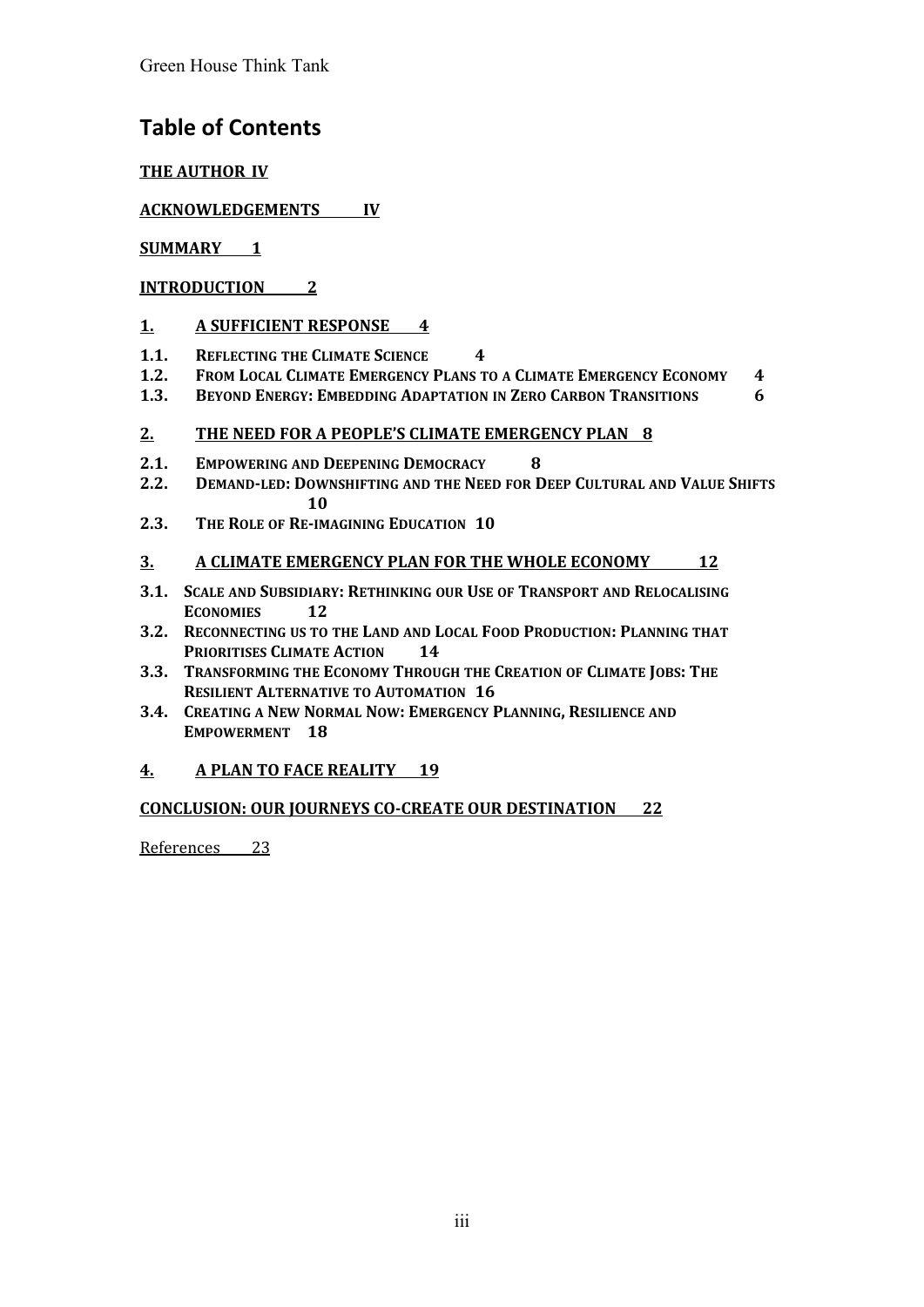## <span id="page-3-1"></span>**The Author**

Jonathan Essex is a member of the Green House Think Tank, where he has researched plans to decarbonise the UK's construction and industrial sectors, and determined the climate jobs potential of local transitions to zero carbon. Jonathan has worked for engineering consultants and contractors in the UK, Bangladesh and Vietnam. This work has included developing strategies and business plans for reuse and recycling, and improving the sustainability and resilience of livelihoods and infrastructure investments worldwide. Jonathan is a chartered engineer and environmentalist and also serves as a councillor in Surrey.

## <span id="page-3-0"></span>**Acknowledgements**

I would like to thank John Foster, Peter Sims, Anne Chapman, John Barry and Andrew Mearman and others in Green House Think Tank for their inputs and for Ben Dare for editing the final version.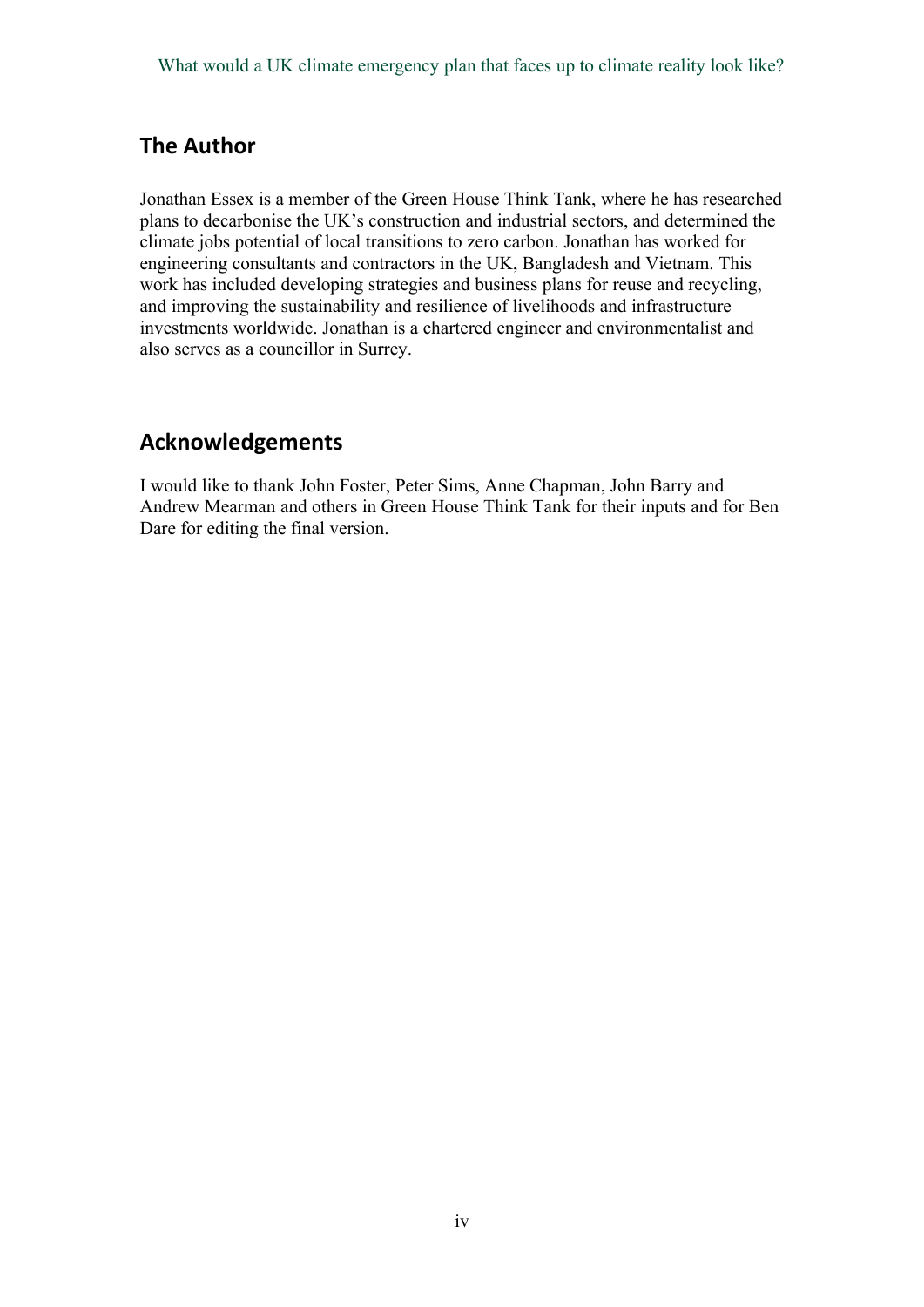## <span id="page-4-0"></span>**Summary**

There have been lots of recent declarations of climate emergency in the UK but not yet an economy-wide plan that responds to the climate crisis in line with the climate science, as such declarations have called for. Existing government plans are mainly local or focus on technological changes, including those not yet proven at scale. The gaps between the climate science, political statements and economic policies and funding, and the actual levels of change required are huge. So where to begin?

This report sets out thoughts and ideas that started with a collective Green House discussion, and draws on different perspectives from our [Climate](https://www.greenhousethinktank.org/climate-emergency-conference.html)  [Emergency conference](https://www.greenhousethinktank.org/climate-emergency-conference.html) held in September 2019.

It explores how an emergency plan for the whole economy requires a shift in approach and thinking. One aspect that makes this different from most current plans is planning for zero carbon consumption, not just emissions that occur within the UK itself, which means the plan must confront our increasingly globally connected economic strategy. This must reach beyond how to eliminate fossil fuels from our future energy supply to immediately scaling down demand and completely decarbonising or phasing out all high-carbon industries and activities (*e.g.* blast furnace steel production, concrete, bricks, aviation and longdistance shipping). Thus a climate emergency plan will rethink our scale of transport and trade, reconnect us to the land and localise our economies.

Transforming all sectors (not just energy supply), our economics, politics and culture as well as technologies and infrastructure choices requires a different sort of planning too. How might we collectively relearn, reimagine and take on the different roles in recreating our future together? So the planning process cannot be a bureaucratic or expert-owned blueprint but an inspiring and engaging process that is nested, adaptive and people-led. It must prioritise quality of life in place of orthodox economic growth as measured by GDP, just like we have done during the Covid-19 pandemic lockdowns.

This report sets out some of the ingredients needed for climate emergency planning that does not just accept the severity of the climate science but reflects this in sufficiently honest and courageous responses. But above all these responses require us all to play our part. Starting now.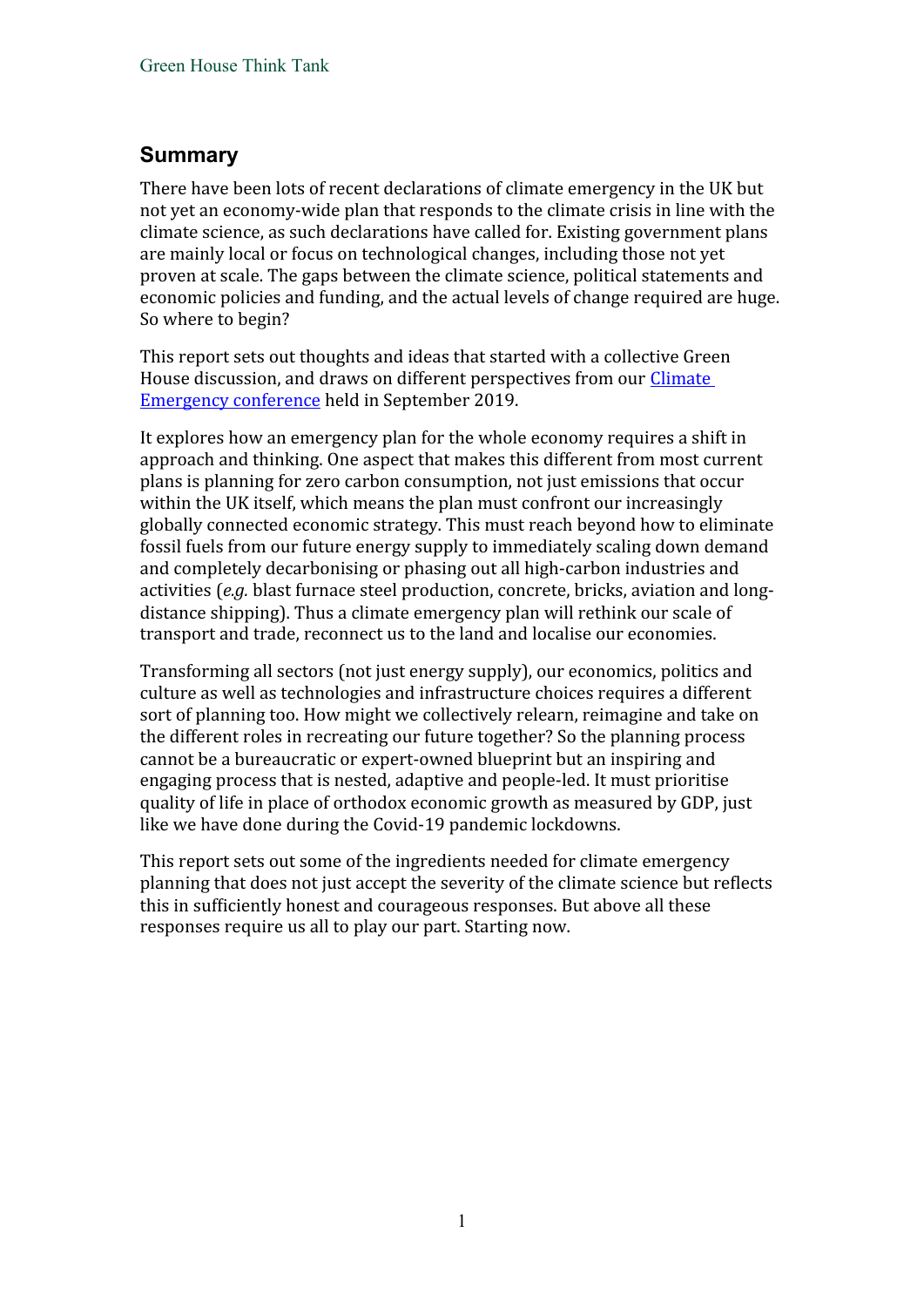# <span id="page-5-0"></span>**Introduction**

This report is an introduction to a short Green House project that aims to support engagement between campaigners, politicians, public and business interests to prepare and act on the climate emergency. It builds on the ideas and positions set out in earlier work by Green House Think Tank: *Facing up to Climate Reality* (Foster 2019) and the Post-Growth Project (Blewitt and Cunningham 2014), envisioning what a Britain that is post-growth will look like<sup>[1](#page-5-1)</sup> and exploring the jobs which will be created in facing up to the climate emergency, across the UK.<sup>[2](#page-5-2)</sup>

Extinction Rebellion (XR) and the school strikes have created a momentum for much deeper action on climate change in the UK, and elsewhere. But neither have detailed how we are to deliver the changes needed. At the time of writing:

- Over two thirds of local councils across the UK have declared a commitment to eliminate carbon emissions in the areas they represent, most to zero by 2030.[3](#page-5-3)
- The UK government has legislated for zero carbon by 2050 following publication of a plan to achieve this by its independent Committee on Climate Change (2014) but is yet to make changes to its local planning framework or national plans and economic strategies (including continued expansion of airports and global trade, expanding exploitation of onshore oil and gas, and non-zero carbon development) to reflect this commitment. Also, the UK has so far failed to acknowledge its responsibility either to reduce the additional carbon emissions of its consumption associated with the embedded carbon in its imports, or to completely decarbonise our share of global trade (through aviation and shipping).
- XR, and climate economists have said that even a linear reduction to 2030 target is inadequate and a deadline of 2025 is needed (Jackson 2019).

In the face of these different levels of ambition what might a sufficient climate emergency plan look like? Arguably almost any climate emergency plan would aim to face up to climate change, almost by definition. But what would such plans look like if they:

 *Committed to responding quickly enough* for the UK, and all countries, to stay within our carbon budgets in a fair way. The carbon budget accounts for the total emissions up to a given date; rather than whether we reach zero emissions by that point.

<span id="page-5-1"></span><sup>&</sup>lt;sup>1</sup> See Blewitt and Cunningham 2014 and [https://www.greenhousethinktank.org/post](https://www.greenhousethinktank.org/post-growth-project.html)[growth-project.html](https://www.greenhousethinktank.org/post-growth-project.html).

<span id="page-5-2"></span><sup>&</sup>lt;sup>2</sup> See various reports: [https://www.greenhousethinktank.org/climate-jobs.html.](https://www.greenhousethinktank.org/climate-jobs.html)

<span id="page-5-3"></span><sup>&</sup>lt;sup>3</sup> The UK Parliament, along with Scottish Parliament and NI Assembly, have also made 'climate and ecological emergency' declarations.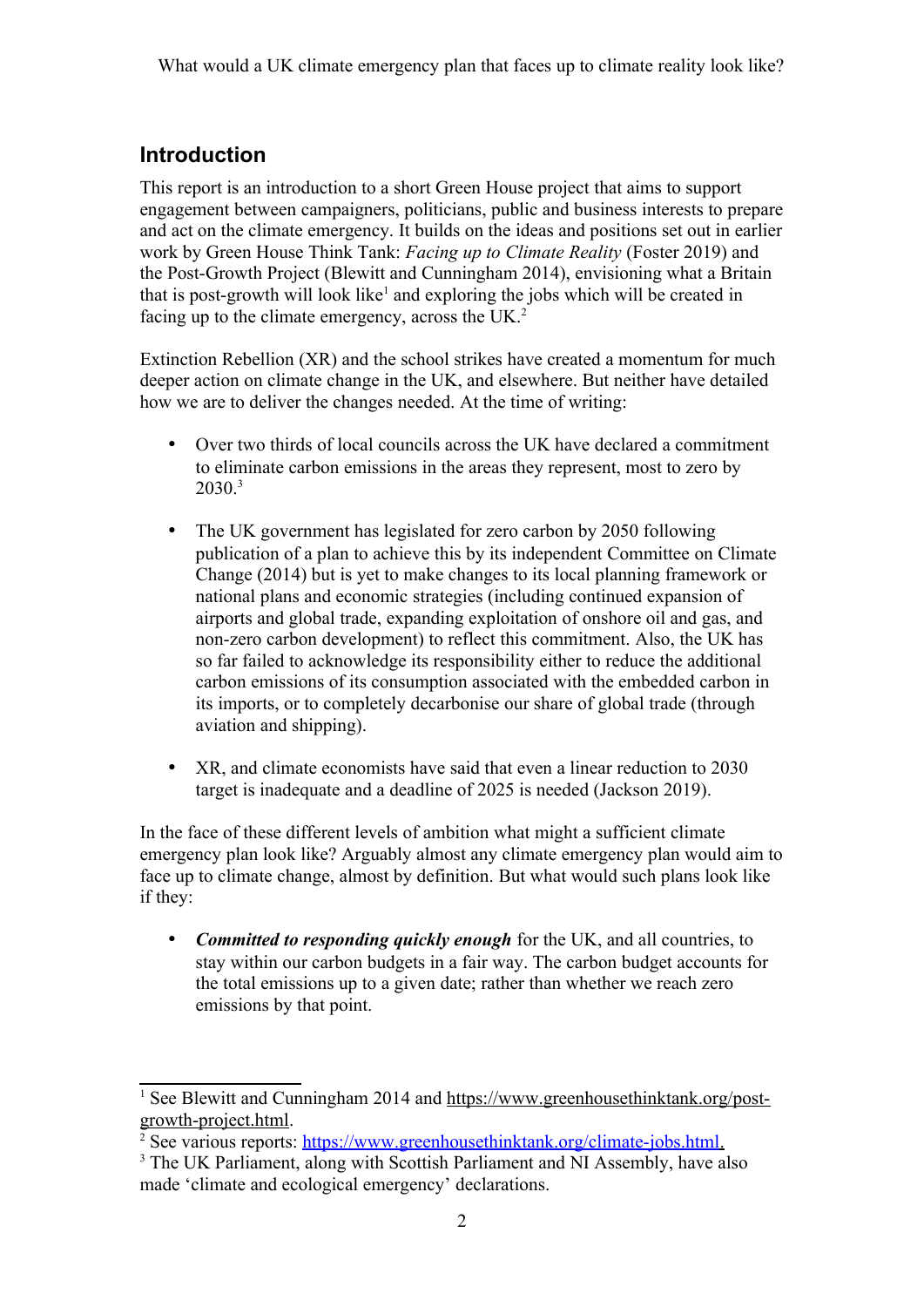- *Didn't separate climate change from the wider environmental crisis*, which is reflected in a crisis in biodiversity, our relationship with the natural environment and fossil fuel energy, and the impact of our, still growing, physical ('built') environment.
- *Embedded adaptation in our plans for rapid elimination of carbon emissions*. This will require weaving our mitigation and adaptation into one flexible process that strengthens community resilience. This is what is referred to as Transformational Adaptation (Lonsdale et al 2015) and will take on elements of Deep Adaptation too (Bendell 2018).
- *Recognised and confronted the realities of now-inevitable climate-driven disasters*, and that we are required to meet this future through revolutionary transformation if we are to avoid catastrophe.

In short, what should be included if one was to truly face up to the true reality of the climate change already locked-in (including the need for adaptation) and the possibility that mitigation will fail to stop runaway climate change – including setting this against the intransigence of the current political, economic and cultural systems to anything like sufficient change on the timescale indicated by the latest climate science? What actions would be required at the local, national and global levels – including the associated structural changes to our economy, politics and cultures, for perhaps the greatest transformation our society has ever seen – if it is to eliminate the use of fossil fuels? What is *really* needed?

This introductory report suggests climate emergency plans must include:

- 1. **A sufficient response.** To reach zero carbon in the UK by 2025, or 2030 at the latest, including transformational and deep adaptation.
- 2. **Engagement of citizens in setting and responding to emergency (spatial and strategic) plans and budgets.** Set this plan within an approach that empowers and deepens democracy, and recognises the need for a plan-led approach from local to global that puts all physical planning and national budgets on an emergency footing.
- 3. **Whole economy transformation.** A radical plan that extends far beyond energy generation and use, and beyond a 100% renewable energy powered economy: to change our farming, land-use and resource management; to stop expanding our built environment; completely rethink transportation and reduce demand for energy and materials across our society – meaning an end to orthodox economic growth as measured by GDP; to plan for the disasters already anticipated as well as the worst case scenarios.

These three elements are, at least to some extent, reflected in the recent responses to the COVID-19 global pandemic. Firstly, governments aimed to ensure responses were sufficient by basing them on scientific evidence. Secondly, government's enacted emergency plans which impacted the whole economy. Finally, this linked with citizen responses that transformed ways of living to such an extent that this changed how societies functioned. Scotland's First Minister Nicola Sturgeon, put it like this: '*Life*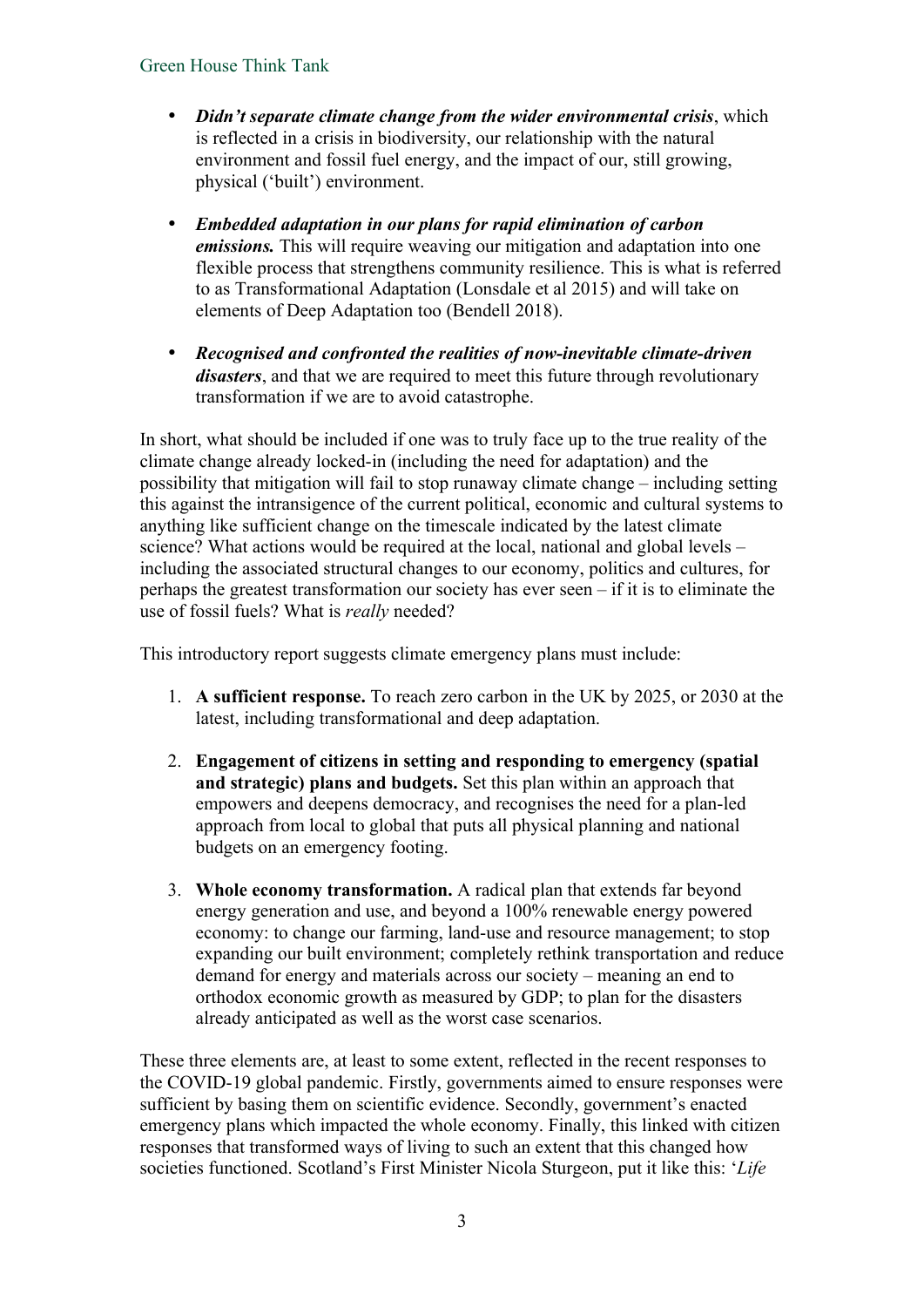*should not feel normal*', and if it did, you should ask, '*if you are doing the right things*' (Sturgeon 2020). ). The pandemic has paused the future, but that's ok, it was a dangerous one anyhow. The above three elements – sufficiency, a whole economy transformation and citizen action and consent – should equally be reflected in the way we plan and respond to the climate emergency.

# <span id="page-7-2"></span>**1. A Sufficient Response**

## <span id="page-7-1"></span>*1.1. Reflecting the Climate Science*

This section sets out how the response needs to be sufficiently far reaching in its ambition and transforms the whole economy.

To take responsibility for the climate impact of our way of living in a fair way means that we should not only act sufficiently to avoid dangerous climate change,<sup>[4](#page-7-3)</sup> but also base our assessment of this impact on our level of consumption as well as the emissions that occur within the boundary of our country. Tim Jackson (2019) proposes that we ensure our carbon budget is sufficient by following these principles:

- 1. The UK should remain within a fair carbon budget, calculated pro rata on a per capita basis and allowing a margin for historical responsibility;
- 2. Our emissions should be measured on a consumption basis to include all those emissions for which UK citizens are responsible; and
- 3. Reliance on negative emission technologies should be used only as a 'last resort' and at a minimum level, consistent with evidence on their availability and effectiveness.

Jackson calculates that this would require a linear reduction to achieve zero carbon by 2025 in the UK, or reverse-exponential reductions (faster initial cuts) leading to 95% carbon reductions by 2030. Jackson comments that 'when measuring carbon emissions on a consumption basis, a net zero target of 2050 could lead to a "carbon overdraft" more than five times the UK's "fair carbon budget"'. So working towards a 2025 or 2030 target is not simply doing the same thing earlier – it is making the transition to zero whilst consuming far, far less in the meantime.

# <span id="page-7-0"></span>*1.2. From Local Climate Emergency Plans to a Climate Emergency Economy*

As highlighted above there is now much work in planning how a climate emergency might impact locally produced emissions across the UK. However, whatever is planned locally will need to be supported by changes at a national level. Yet similar work to plan and implement structural changes to the economy at a national and

<span id="page-7-3"></span><sup>&</sup>lt;sup>4</sup> Most recently as defined by the IPPC as staying within 1.5°C post-industrial global temperature rise (IPCC 2018).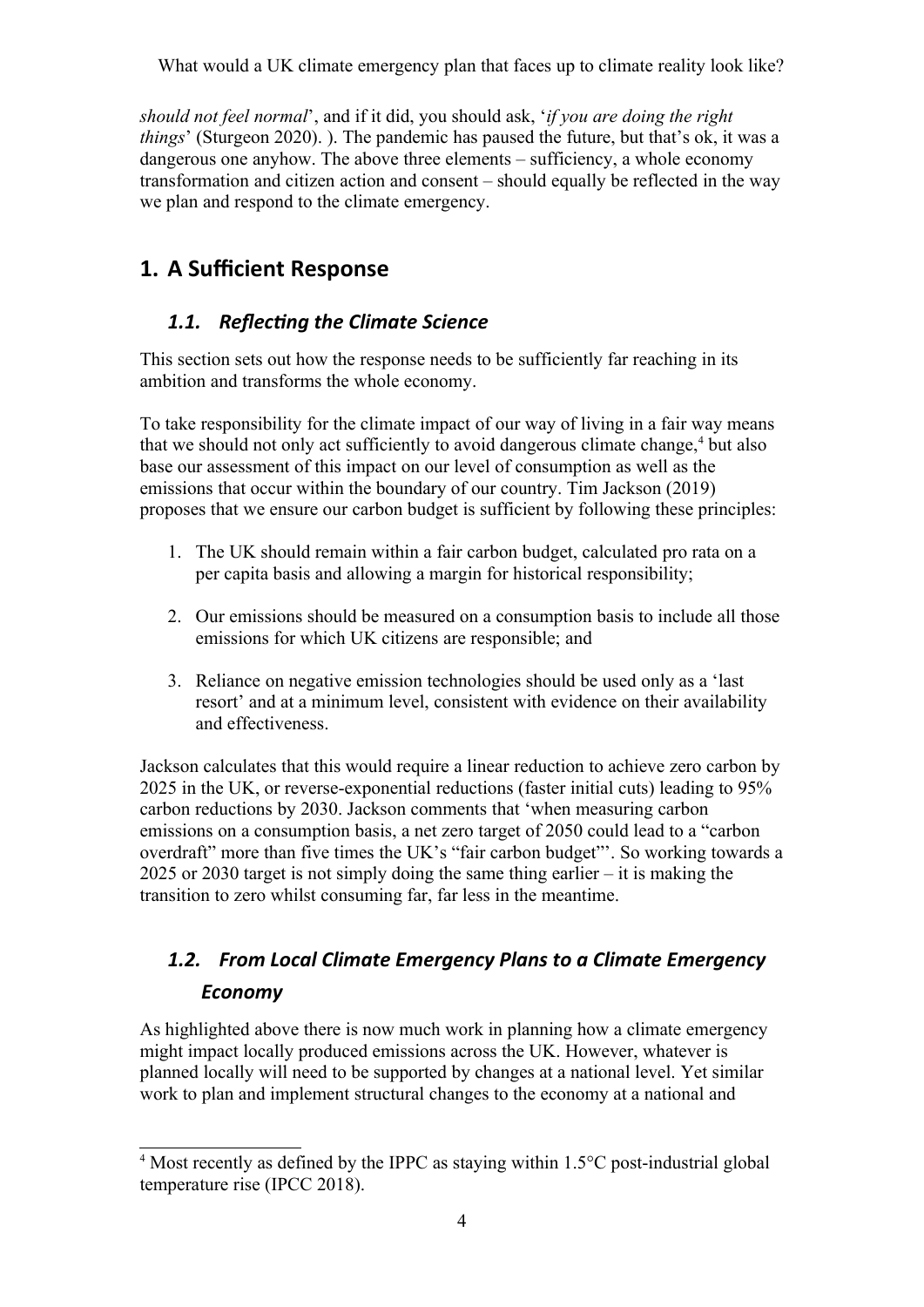global level lag behind local efforts. This is where many of the current blockages to embedding sustainability now sit. For example:

- At the time of writing the UK government was still banking on infrastructure  $expansion$  to drive short-term economic growth,<sup>[5](#page-8-0)</sup> continuing business-as-usual plans that preclude a sufficient response to the climate emergency.
- Current levels of government subsidy for fossil fuels exceed support for renewable energy (as can also be seen for France, Ireland, the Netherlands and Sweden – Carrington 2019).
- The UK economic strategy is tied to increased global trade, reflected in continued plans for airport expansion (including of air cargo at East Midlands (Pegden 2019) and Manston (Montlake 2020) airports, bailing out failed domestic airlines (Topham 2020) and government policy allowing unrestricted growth of airports across UK. Existing airports are planning to cause over *twice* as much growth in air travel as the Heathrow 3rd runway plans which were recently blocked by legal action on climate grounds<sup>[6](#page-8-1)</sup>).
- The requirement for all new homes to be zero carbon by 2016 was deleted in 2011, whilst the new National Planning Policy Framework removed the requirement for development to be 'plan led'. Taxation incentivises new house building over retrofit of existing buildings.<sup>[7](#page-8-2)</sup>
- Onshore wind turbine planning consents have stalled as a result of planning policy changes in England and as subsidies were blocked by the UK government from 2015 to 2020 (Harrabin 2020). Government does not require local authorities to plan where renewable energy is to be generated $8$  or how existing buildings will be retrofitted to be more energy efficient $9 9 -$ both of which are vital if the UK is to become zero carbon.

These initiatives all reflect national economic strategies, planning rules and funding by the UK Treasury. As long as governments continue to subsidise and enable further fossil fuel extraction and invest in ever more infrastructure that locks in its use, it will be next to impossible to achieve a zero carbon Britain, let alone a zero carbon world. The ways in which military expenditure and industrial and infrastructure growth are

<span id="page-8-0"></span><sup>&</sup>lt;sup>5</sup> The spring 2020 budget included a pledge of over £600 million on infrastructure over five years. This must now change following the COVID-19 pandemic.

<span id="page-8-1"></span><sup>&</sup>lt;sup>6</sup> See [https://www.carbonbrief.org/guest-post-planned-growth-of-uk-airports-not](https://www.carbonbrief.org/guest-post-planned-growth-of-uk-airports-not-consistent-with-net-zero-climate-goal)[consistent-with-net-zero-climate-goal](https://www.carbonbrief.org/guest-post-planned-growth-of-uk-airports-not-consistent-with-net-zero-climate-goal) and [https://planb.earth/plan-b-v-heathrow](https://planb.earth/plan-b-v-heathrow-expansion/)[expansion/](https://planb.earth/plan-b-v-heathrow-expansion/).

<span id="page-8-2"></span><sup>&</sup>lt;sup>7</sup> See [https://nhic.org.uk/cut-the-vat/.](https://nhic.org.uk/cut-the-vat/)

<span id="page-8-3"></span><sup>&</sup>lt;sup>8</sup> This was a requirement of Regional Spatial Strategies until they were abolished in May 2010:

[https://publications.parliament.uk/pa/cm201011/cmselect/cmcomloc/writev/abolition/](https://publications.parliament.uk/pa/cm201011/cmselect/cmcomloc/writev/abolition/arss121.htm) [arss121.htm](https://publications.parliament.uk/pa/cm201011/cmselect/cmcomloc/writev/abolition/arss121.htm).

<span id="page-8-4"></span><sup>9</sup> Local authorities are only required to *report on* home retrofits, not plan or deliver it. [https://assets.publishing.service.gov.uk/government/uploads/system/uploads/](https://assets.publishing.service.gov.uk/government/uploads/system/uploads/attachment_data/file/771851/HECA_Guidance_2019.pdf) [attachment\\_data/file/771851/HECA\\_Guidance\\_2019.pdf](https://assets.publishing.service.gov.uk/government/uploads/system/uploads/attachment_data/file/771851/HECA_Guidance_2019.pdf).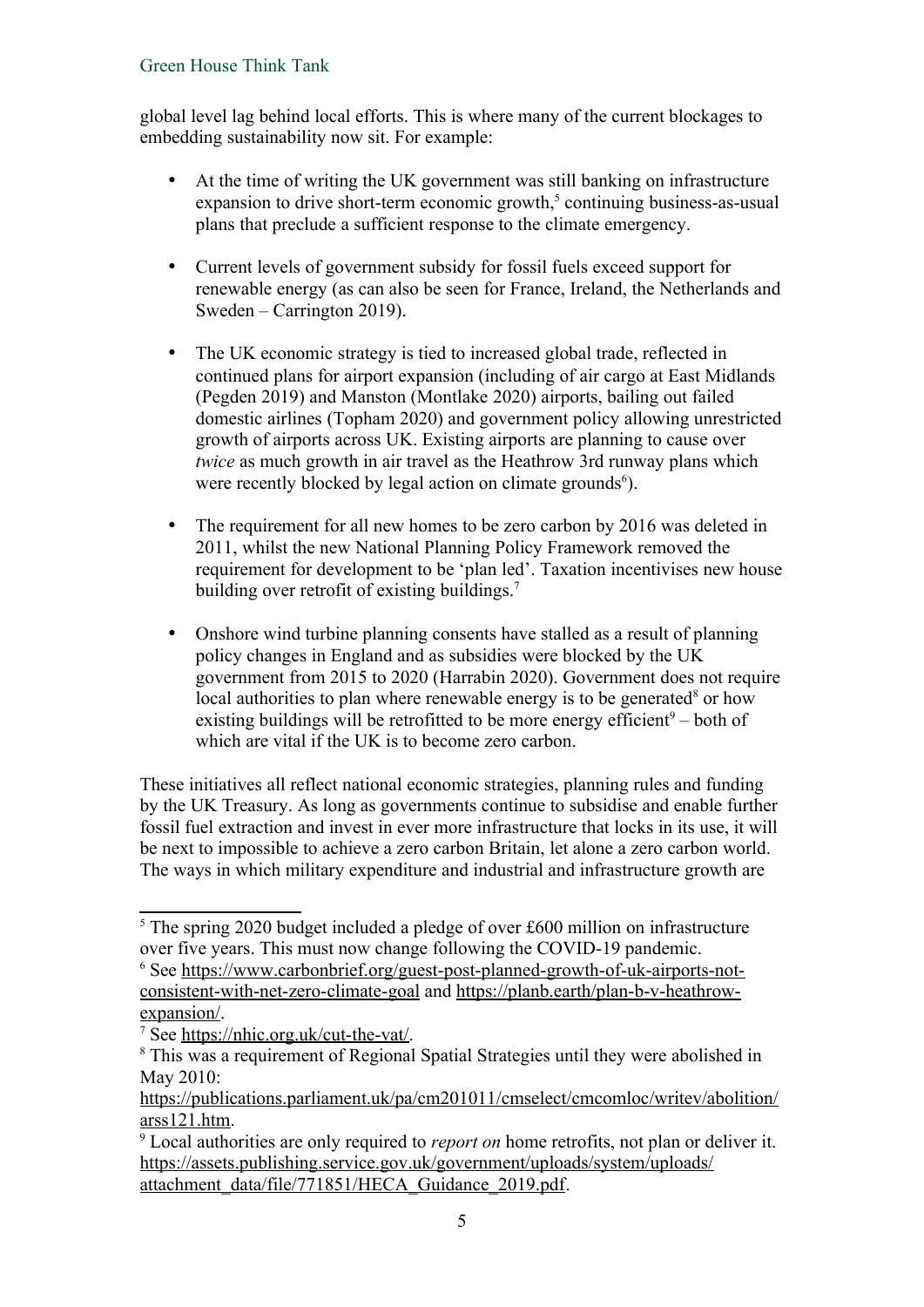tied together and drive globalisation must also change.<sup>[10](#page-9-1)</sup> Instead, national (and local) government should act as enablers to bring about the changes required, making this an overriding priority. There are some precedents for this, even before the COVID-19 pandemic. For example, the Rapid Transition Alliance (Newell and Simms 2017) claims that history is full of examples where we have accomplished the seemingly impossible in a very tight time frame. However empirically unpersuasive some of these supposed analogies (*e.g.* 1940, where the enemy was external and obvious), the general idea that human beings can achieve transformative change against even huge odds is important to hold onto.

Whilst such transformations are possible in principle, our economy must be constrained by different government priorities and policies if they are to be achieved. For example, a carbon tax and new rules to limit all new investments, both public and private, within a strict carbon budget, could be introduced now. Similarly, the creation of a national 'carbon army' of workers to undertake an energy-efficiency retrofit of buildings across Britain (Green New Deal Group 2013) could be unleashed to shift the economy straight from dealing with COVID-19 to the climate emergency. This should sit alongside introduction of a universal basic income to ensure no citizen is left behind (as has now been introduced in Spain, as a result of the coronavirus pandemic). New mechanisms are required to divert funding from fossil fuel extraction and carbon intensive construction, manufacture and operations, both nationally (such as recreating a publicly owned Green Investment Bank) and more locally (noting that it was regional and public, not for profit *Sparkassen* banks which underpinned the *Energiewende* renewable energy programme in Germany). Such measures should sit within an economy-wide plan that includes some kind of carbon rationing, led by the public sector to maximise the creation and sharing of community assets and services.

But it will take more than this. We need the institutional structures and skills to transition cultural norms and replicate actions locally, with collaboration between the public sector, businesses and communities across the UK. As well as thinking on a conceptual level we need to think through the breadth, scope and depth of change required, to see the reality of what works well on the ground.

## <span id="page-9-0"></span>*1.3. Beyond Energy: Embedding Adaptation in Zero Carbon Transitions*

The first true<sup>[11](#page-9-2)</sup> national zero carbon plans aimed to eliminate the fossil fuel and nuclear power as part of our energy generation and use. Examples include the Zero Carbon Britain reports from the Centre for Alternative Technology<sup>[12](#page-9-3)</sup> and négaWatt's

<span id="page-9-3"></span><sup>12</sup> These can be found at

<span id="page-9-1"></span><sup>&</sup>lt;sup>10</sup> See various works by Joanna Macy (https://workthatreconnects.org/the-global[context](https://workthatreconnects.org/the-global-context)/) and Galbraith 1967.

<span id="page-9-2"></span> $11$  As opposed to net zero, which includes offsetting, like the UK government's plan published in 2019.

<https://www.cat.org.uk/info-resources/zero-carbon-britain/research-reports/>. 'Zero Carbon Britain: Rethinking the Future' (2013) gives detailed research of balancing supply and demand in a 100% renewable-energy-supplied UK. This adds to the work integrating land-use in a renewable energy strategy ('Zero Carbon Britain 2030: A New Energy Strategy' 2010) following the original report (2007). Subsequent work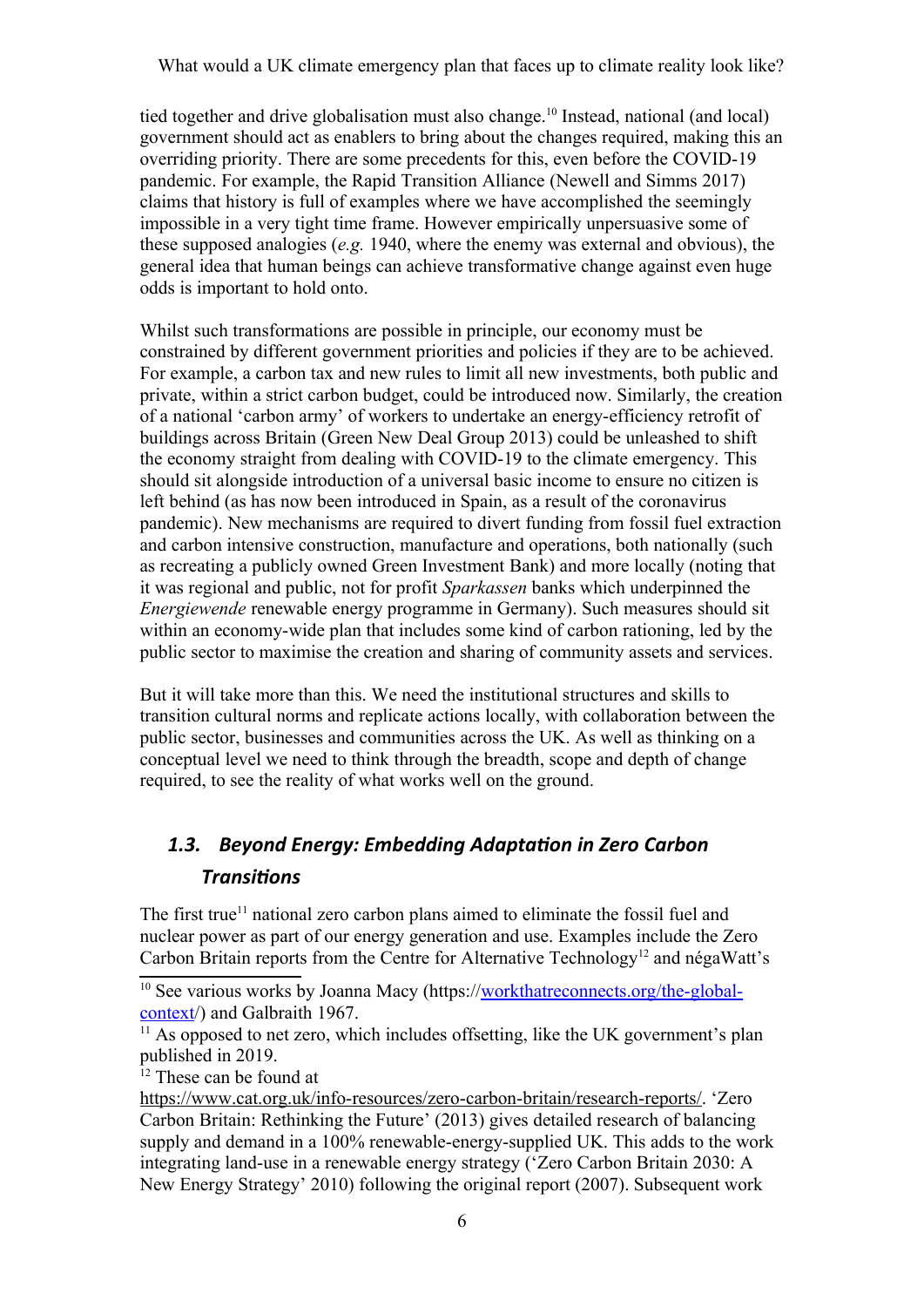zero carbon plans for France.<sup>[13](#page-10-0)</sup> As the Zero Carbon Britain project progressed it explored the need for actions far beyond a 100% renewable energy supply: to transform land-use; manage energy demand; shift diets, and for cultural, economic and political actions to overcome the barriers that have blocked sufficient action so far. The 'Absolute Zero Report' (Allwood et al 2019) sets out the implications for trade and industry, including elimination of traditional cement and production of steel in blast furnaces, and fossil-powered aeroplanes and shipping.

There has also been an increasing focus on the need to embed adaptation into carbon reduction plans (transformational adaptation) and explore the consequences of failing to act sufficiently (deep adaptation). These two terms are described below:

- **Transformative adaptation** requires that the transition to zero carbon is set alongside adaptation measures together in one overall 'pathway' for change. These measures are needed to cope with the increasing severity, frequency and unpredictability of climate disasters alongside slow-onset changes such as overall temperature and sea level rises. This is explored in scenarios around how the UK may adapt (Lonsdale et al 2015) and is reflected in the IPCC (2018) report on the impact of 1.5°C global warming. The latter refers to this as "*climate resilient pathways*" and as "*ambitious and well-integrated adaptation-mitigation-development pathways that deviate fundamentally from high-carbon, business-as-usual futures*".
- Against the idea that we can achieve sufficient reductions in emissions and avoid catastrophe, Bendell (2018) believes that climate change will bring about societal breakdown within a decade and calls for '**deep adaptation**'. Read and Alexander (2019) similarly consider that civilisation, as we know it, is finished. Essex and Gallego-Lopez (2014) earlier highlighted that climate change will increasingly dominate plans across agriculture, health and cities, and how we conceive and manage disaster risks. Surely such a time is already upon us. In which case we should take note of the exploration by Klein (2007) of what she refers to as the 'Shock Doctrine' (and now morphed for her into 'Corona Capitalism'), $<sup>14</sup>$  $<sup>14</sup>$  $<sup>14</sup>$  which could be read as a playbook of how existing</sup> powers, such as finance and corporations, might take advantage of a world increasingly dominated by climate chaos.

Even before the breakdown envisaged above, continuing on business-as-usual will shrink those served by our economies, increasing the scale of austerity and the numbers of people living precariously and just surviving, as contemplated by Saskia Sassen (2014) in *Expulsions*. Thus it is vital that we envision a future where the planning and actions are not just sufficient and radical but envisioned and

by CAT has explored the impact of this energy strategy on diet ('People, Plate and Planet', 2014), the barriers to implementation ('Zero Carbon Britain: Making it Happen', 2017) and a summary of zero carbon energy plans and strategies published worldwide ('Raising Ambition: Zero Carbon Scenarios from Across the Globe', 2018).

<span id="page-10-0"></span><sup>&</sup>lt;sup>13</sup> <https://negawatt.org/The-negaWatt-2050-energy-scenario>

<span id="page-10-1"></span><sup>&</sup>lt;sup>14</sup> See https://www.youtube.com/watch?v=IFqNAEx1lm4. This video clip from Naomi Klein opens with the words of Milton Friedman: "Only a crisis – actual or perceived – produces real change. When that crisis occurs, the actions that are taken depend on the ideas that are lying around."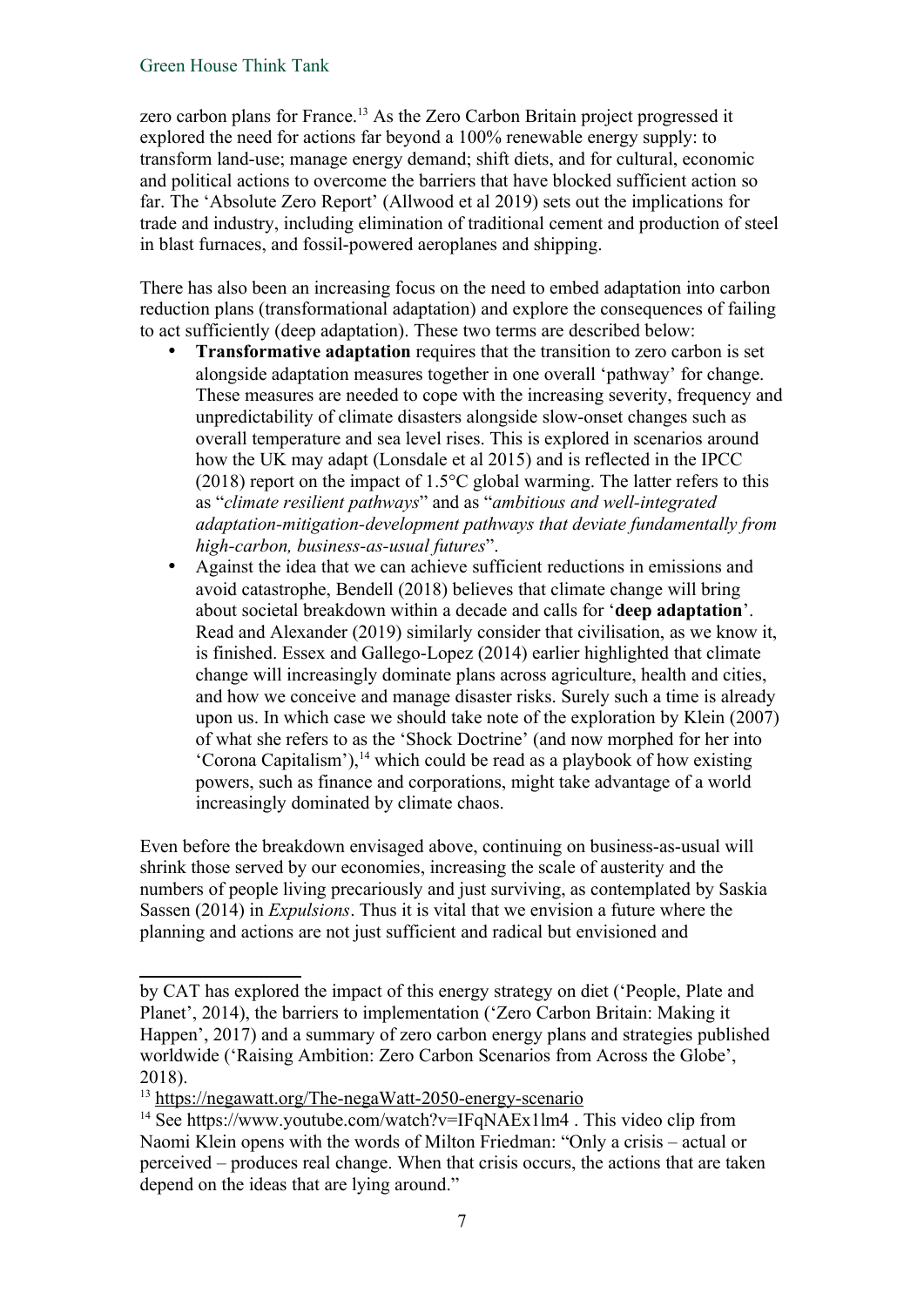implemented not only in everyone's interest but also with their consent. That is the focus of the next section.

# <span id="page-11-1"></span>**2. The Need for a People's Climate Emergency Plan**

### <span id="page-11-0"></span>*2.1. Empowering and Deepening Democracy*

If we are to shift both our energy supply and the scale of society's exploitation of nature, the whole nature of our society must also shift. Power structures must be eroded where they have been concentrated by money and intergenerational inequality, and are committed to continued exploitation and use of fossil fuels. Hallam (2019) proposes that this requires radical empowerment to act, transform and change things at the community level through non-violent direct action, because traditional politics has failed thus far.

Read and Alexander (2019) argue that a movement calling for change will not be enough, and that if we are to generate sufficient actions to shift the whole of society then ultimately all will need to be involved. Shifting from a protest movement calling for political change to an activist approach that brings forward the changes needed has implications for the type of engagement required by XR and the type of leadership required for a sufficiently green politics (Foster 2020). Smith et al (2020) propose that this complex societal shift needs to be many times faster than previous social movements have achieved, built upon local clusters of action with strong ties to each other. We need to do no less than tip public opinion to shift the range of policies that are politically acceptable to the mainstream, such that there is a realignment of politics. This is clearly not a small ask: if we struggle in this task of course we might lose, but if we don't we are guaranteed to lose.

Allwood et al (2019) argue that this must go beyond a protest movement that seeks government and business-led societal change but must also, crucially, transform public behaviour in ways that have a significant impact. Public opinion must back not flying and changing how we insulate and heat our homes, and not ignore these culture-shifting actions in favour of small high-profile actions such as avoiding plastic straws. This could build on the Transition Towns movement, which aims to reach beyond a twelve-step programme to come off our addiction to oil and create new social enterprises that strengthen community resilience and bring about communityled change. Our challenge is how to make such change happen everywhere – a nationwide upwelling of community activities.

We need citizens and communities to come together and face up to the climate reality of where we are now and where we need to be, to recognise the gap between these and what is required to enable this gap to be bridged, and, crucially, to accept and give up the things that will stop it from happening. This is no small task. It requires citizen consent and community resilience to come first and be reflected in a strategic plan. Peter Lefort comments that the shifts in public behaviour during the coronavirus crisis only happened because this was viewed as everybody's problem and that, crucially, it is hard to prioritise resilience when everyone else is prioritising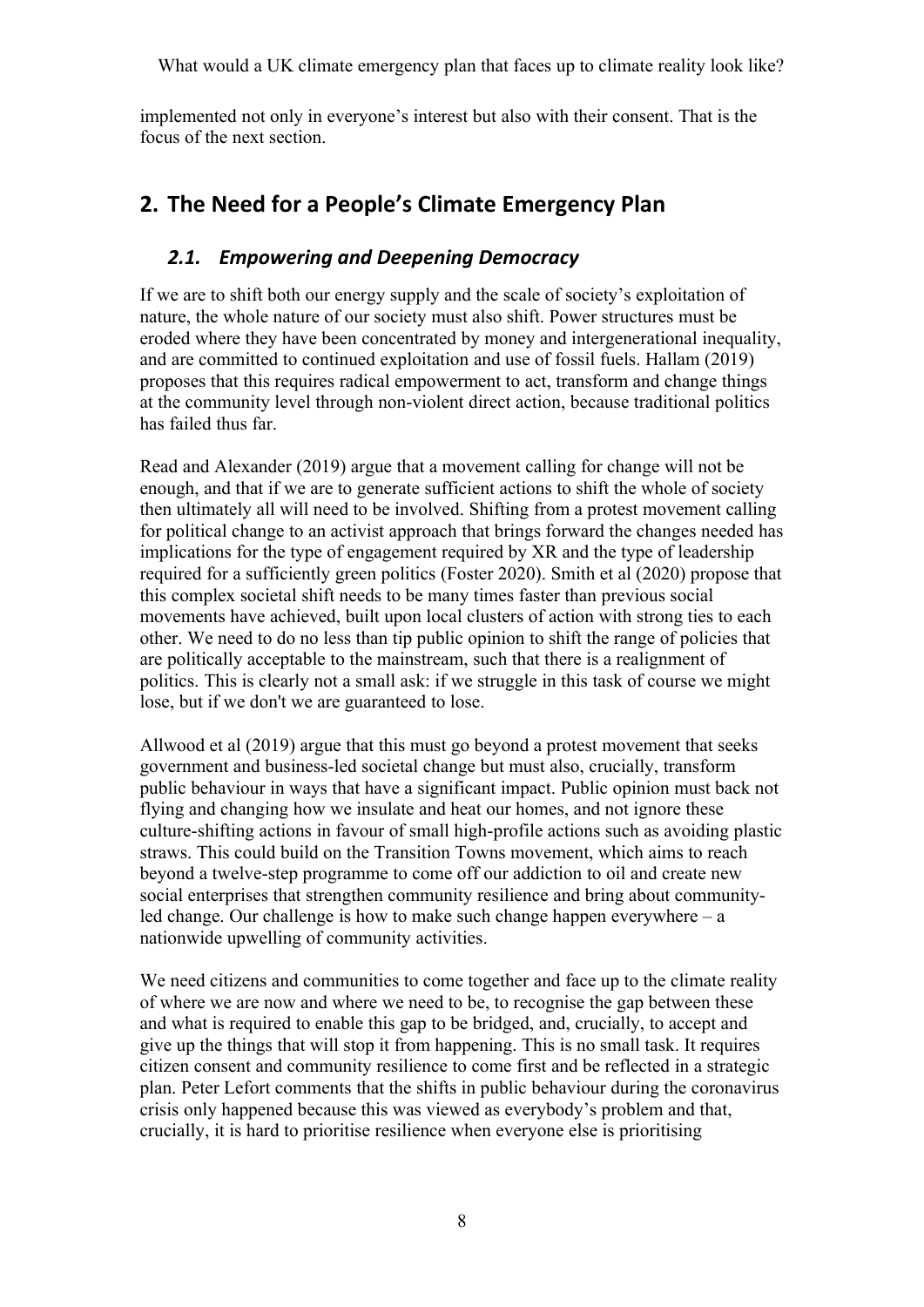efficiency.[15](#page-12-0) In prioritising the climate emergency it is vital to ensure that citizens are engaged and co-create responses to enhance their 'buy-in' to a different economics and different power structures as society is transformed.

Yet this is the kind of social change reflected in our collective response to the coronavirus crisis. And a recent YouGov poll of those experiencing the lockdown found that most people (85%) want to see some of the personal or social changes they have experienced continue afterwards, whilst just 9% want everything to go back to how it was before the pandemic (Pritchard 2020).<sup>[16](#page-12-1)</sup>

So how might we take the positives from this coronavirus crisis response and put these onto a permanent footing to build the foundations for a climate emergency response? What might be the next steps to bring this about? How might citizen response-by-consent and co-creation extend to more fundamental changes required to address the climate emergency and become integrated across the whole economy? Such a people's plan might emerge as acceptance of the need for change grows and replicates across different communities similarly to how XR has grown into a national movement of local groups. But as highlighted in the recent debate between Caroline Lucas, George Monbiot and Faiza Shaheen (Lucas et al 2020) we must restore the collective economic immune system provided by the welfare state that has been eroded for decades *and* link this to the climate emergency challenge. Instead of simply building back better we need to take this opportunity to bounce forward. Instead of 'returning to normal' we need to flip to a 'new normal'.

This shift must be done so as to generate sufficient buy-in to snowball and morph or merge into a strategic climate emergency plan. The scale of this challenge should not to be underestimated: it must respect demands for immediate 'emergency' needs now, and incorporate class, inequality and cultural dimensions. Such changes will be contested by those powerful forces seeking to restore business-as-usual.

It is important that community participation and democracy are deepened, not bypassed, so that we shift to zero carbon living without recourse to authoritarianism or fascism. There may be a need a strong rule of law to introduce aspects such as rationing, but this must be something new, not a continuation of our current so-called democracy – one that is co-opted by corporate interests through lobbying and political funding, the cultural dominance of 'consumerism' through advertising and social media, and the tendency for populism to displace policies and truth in mainstream politics. One idea currently being proposed to help facilitate this change is to increase active engagement through citizen assemblies<sup>[17](#page-12-2)</sup>. However, how this will relate to both representative democracy and existing power structures is, at the time of writing, still ill defined.

<span id="page-12-0"></span><sup>&</sup>lt;sup>15</sup> Peter Lefort is the Sector and Partnership Lead for Cornwall Council's Carbon Neutral Cornwall Programme. His comments were made during an online webinar (22 April 2020): 'Developing resilience to predictable and unpredictable change'.

<span id="page-12-1"></span><sup>&</sup>lt;sup>16</sup> See also this IPSOS MORI poll – 'Two thirds of Britons believe Climate Change as serious as Coronavirus and majority want Climate prioritised in economic recovery' [https://www.ipsos.com/ipsos-mori/en-uk/two-thirds-britons-believe-climate-change](https://www.ipsos.com/ipsos-mori/en-uk/two-thirds-britons-believe-climate-change-serious-coronavirus-and-majority-want-climate-prioritised)[serious-coronavirus-and-majority-want-climate-prioritised.](https://www.ipsos.com/ipsos-mori/en-uk/two-thirds-britons-believe-climate-change-serious-coronavirus-and-majority-want-climate-prioritised)

<span id="page-12-2"></span><sup>&</sup>lt;sup>17</sup> For example, see https://news.camden.gov.uk/camden-citizens-assembly-to-take[on-climate-crisis-challenge/](https://news.camden.gov.uk/camden-citizens-assembly-to-take-on-climate-crisis-challenge).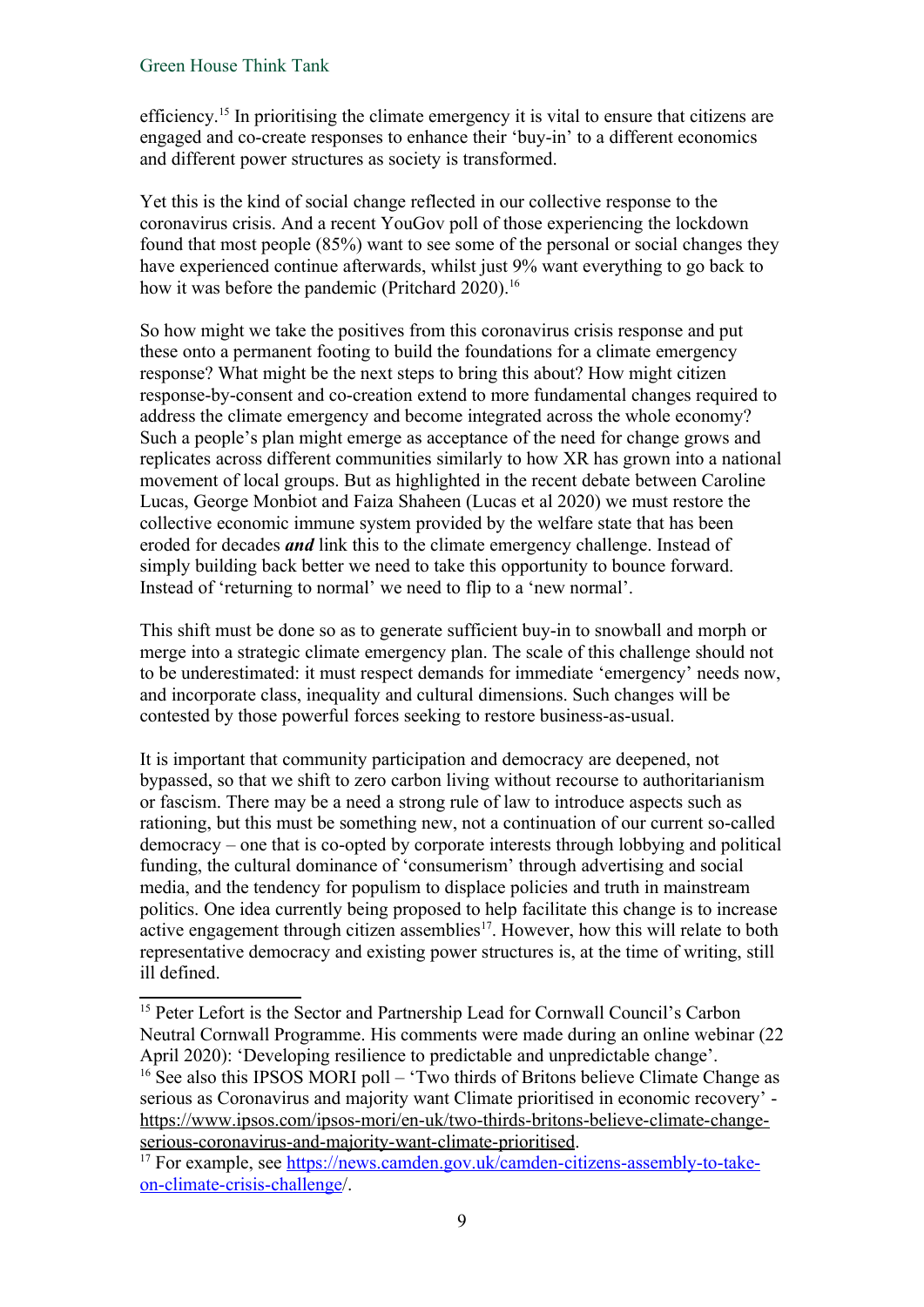# <span id="page-13-1"></span>*2.2. Demand-led: Downshifting and the Need for Deep Cultural and Value Shifts*

Transforming the supply side of the economy alone will be completely inadequate.[18](#page-13-3) Allwood et al (2019) calculate that zero carbon requires both that no carbon emissions are produced by any industry or household in the UK or imported, *and* that energy consumption across our whole economy falls to 30% of its current level (which they contrast with the UK's final energy consumption having only reduced by 7% in the 30 years following 1990).

Such a reduction in total energy demand, reflected across all sectors will mean that individual and community scale behaviour changes must play their part in driving change. We need to wean ourselves off the excesses of our consumer culture at the same time as decarbonising energy supplies and capital investments. Cultural and behavioural shifts that scale down our consumption must progress hand-in-hand with changes in what we invest in, to bring about an overall transformation regarding how our economy works.

This reduction in overall energy use, and associated overall scale of material use, will require a shift from resources and land exploited for private gain, to being shared to meet the essential needs of all. Some will view this as a political challenge. Preserving essential services needed for all, before focusing on the (often high carbon) luxuries enjoyed by some was highlighted in the ways different countries responded to the COVID-19 pandemic. It is equally crucial that the climate emergency leads to changes to our individual lifestyles and shared norms that increase fairness and sustainability at the same time. For most this means downshifting our lifestyles together – not just each consuming a lot less, but doing so in ways that increase sharing, so that everyone's needs are met, as visualised by the concept of doughnut economics (Raworth, 2017). This means not only changes in where we source our energy and resources, but an increase in our connections to each other. This will be reflected in how we re-imagine not just our future, but our role in co-creating it, as explored in the next section.

## <span id="page-13-0"></span>*2.3. The Role of Re-imagining Education*

How can we see round corners? Because that is the kind of envisioning and courage we need to inspire what appears now to be impossible, in a similarly impossibly short amount of time. Jonathan Rowson (2019) proposes that a zero carbon transition requires, not simply includes, a re-imagining of education. Rowson draws on the German concept of *Bildung*: education as the formation of thinking autonomous citizens. Rather than seeing autonomy as being about the freedom of the individual to choose we should see it as an ability to evaluate reasons for choices and take responsibility for them.<sup>[19](#page-13-4)</sup>

<span id="page-13-3"></span><sup>&</sup>lt;sup>18</sup> See<http://www.withbotheyesopen.com/>, the Zero Carbon Britain reports (endnote [Error: Reference source not found](#page-13-2)) and Allwood et al (2019).

<span id="page-13-4"></span><span id="page-13-2"></span><sup>19</sup> See MacIntyre, 1999, discussed in Chapman, 2007, p.131.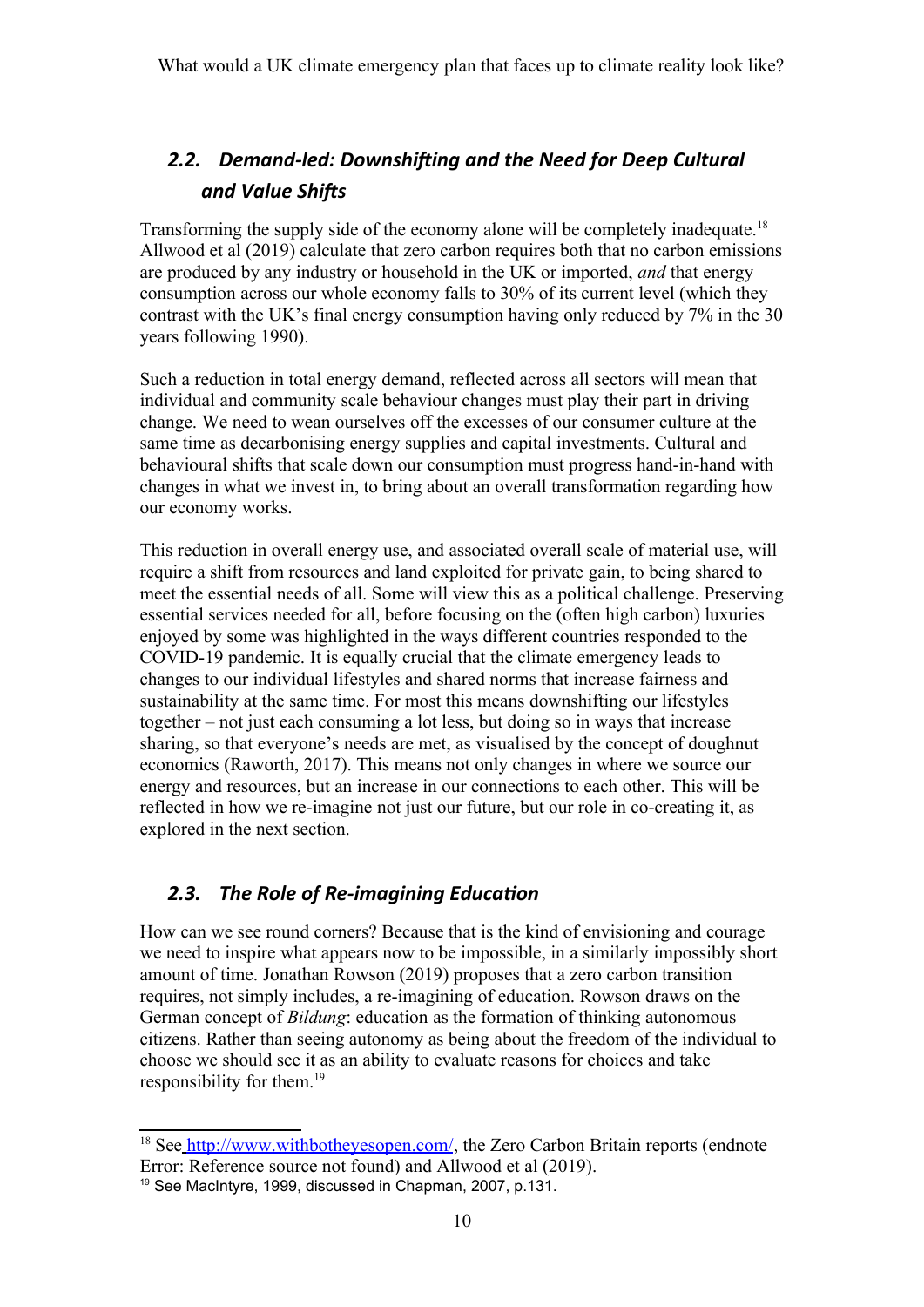Taking the climate emergency seriously entails a re-purposing and re-organisation of education. Existing formal educational systems are geared to reproduce the existing social order, aimed at producing a ready-made labour supply. These processes reside in educational institutions, within increasingly transactional relations, based increasingly on the commodification of education. A re-imagining of education's purpose and location would need to change these, focusing, for example, on cultivating critically engaged citizens rather than trained workers or passive consumers (Barry, 2011).

Education must be orientated differently, towards a critical pedagogy of change that accepts climate grief and empowers people with purpose and dignity. Instead of viewing climate change through a lens of fear, we must learn the practical alongside the academic – learn how to be more resilient and how to adapt. Education also needs to generate creativity, a way of thinking that imagines the unimaginable. But, given the urgency of the situation, we cannot rely on the school, further or even higher education systems to change. We must think of education more broadly, to include on-the-job training for all workers and adult education co-delivered in and by the community itself.

Such learning by doing (Puri 2018) and active citizenship should increase support for the societal changes required. This was recently exemplified in how societal responses to the COVID-19 pandemic potentially shifted the 'Overton window' of what was politically acceptable, by enabling citizens to widen the consent for top-down changes in investment and strategic economy-wide replanning. Similarly in this re-imagining and re-organisation, citizens and community groups must re-assume a leading role. Thus, an economy geared towards a collective upskilling – including the re-skilling in historic lost (*i.e.* not fossil fuel dependent) technologies and socially useful production will not just create the skills but also enable the cultural shift needed to respond to the climate emergency.

In this regard, Paolo Freire's *Pedagogy of the Oppressed* (1970) might help address this challenge of education-into-action, striving to achieve change from the bottom-up whilst the levers of power still drive ever increasing orthodox economic growth and energy use, and hence direct society towards climate destruction, environmental ignorance and species extinction. Central to Freire's approach is conscientisation – working together to reflect on and become aware of each other's current reality as a precondition for transcending that reality and co-creating a better one. Through such a process, current governance structures can be understood better and actions for change identified. That is, though, only the first step. Beyond awareness, and before taking transformative action, we must make an imaginative leap together. This should lead us to engage with the shared values held across society and enable us to make the jump we need to make into a zero carbon future. Then, as we each change, what we collectively envision as possible will also change, and our collective journey will change both our shared destination and ourselves.

## <span id="page-14-0"></span>**3. A Climate Emergency Plan for the Whole Economy**

This section is less about the how to make a climate emergency plan, but how its remit must extend to completely transform whole sectors of our economy. It will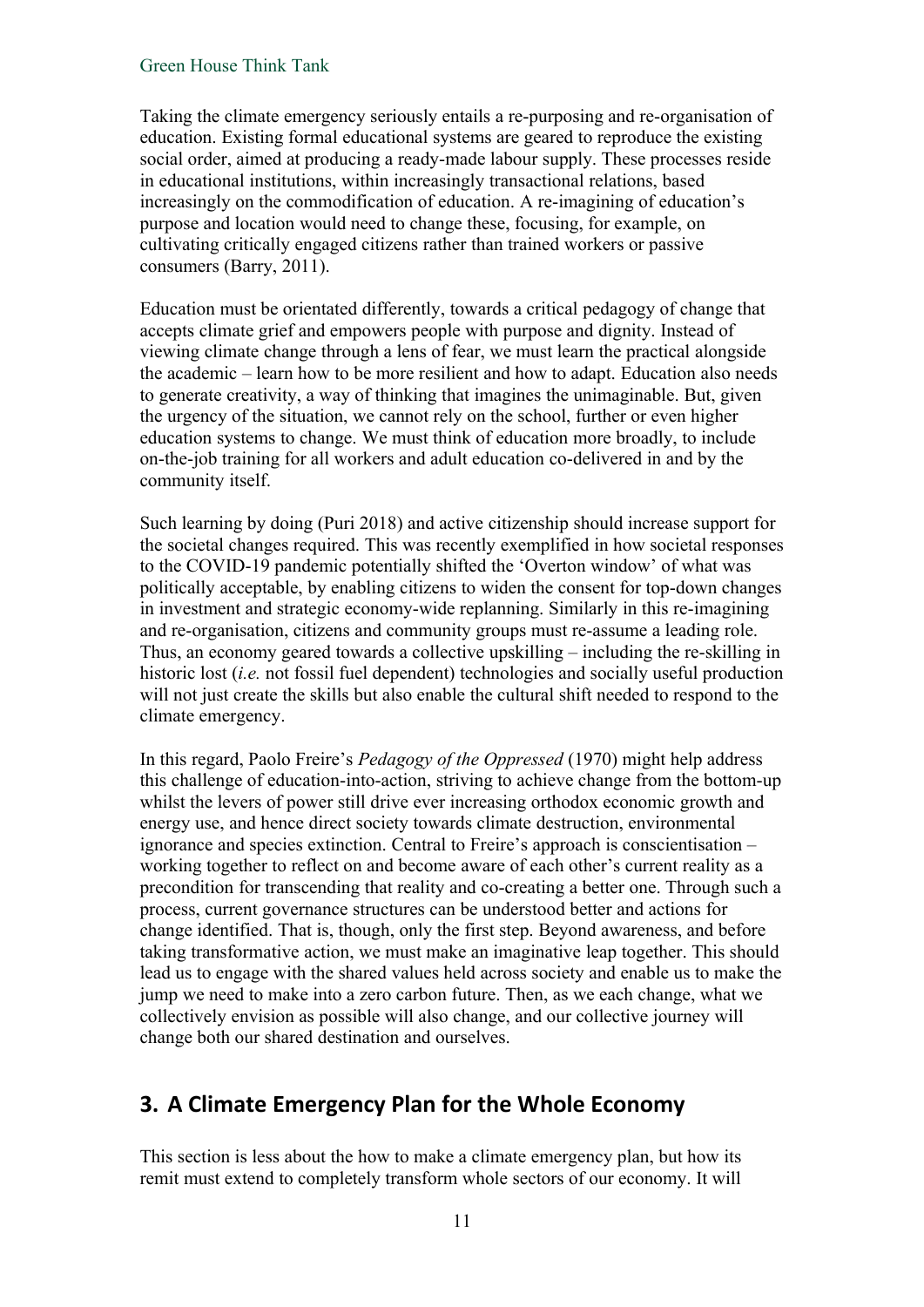bring about structural changes and relocalisation of our economy, including in the following four key areas:

- 1. **Rethinking our use of transport.** Transport has so far not decarbonised in the UK, and aviation and shipping emissions are still increasing for the UK, and globally. The climate emergency will change the scale of our consumption and transform how much freight we transport long distances, leading to a shift in transport from increasing mobility to enabling local accessibility and resilience (see section [\)](#page-15-1);
- 2. **Reconnecting us to the Land.** How might we plan changes to land-use to shift us to local and sustainable food and wider production that is resilient and increases biodiversity (see section [\)](#page-17-1)?
- 3. **Creating Climate Jobs.** How might the plan lead through creating employment supported by changes to infrastructure, not the other way around? This would put us at the heart of creating the zero carbon economy, which will conflict with some current economic trends, such as automation and the gig economy (see section [\)](#page-18-0); and
- 4. **Build Resilience.** How can these aspects help to build local and systemic resilience – embedding the flexibility to adapt into emergency planning and increasing the resilience of communities, alongside a rapid fall in carbon emissions (see section [\)](#page-21-1)?

## <span id="page-15-1"></span><span id="page-15-0"></span>*3.1. Scale and Subsidiary: Rethinking our Use of Transport and Relocalising Economies*

Rethinking transport is central to restructuring the economy in light of the climate emergency. Yet transport's greenhouse gas emissions in the UK have increased since 1990, whilst emissions in other sectors have reduced (Hopkinson and Sloman 2019). This has led to the economy's carbon emissions being increasingly locked-in to globalised patterns of carbon intensive trade and a car-dominated culture. A radically different transport system is needed in a zero carbon Britain and world.

Overall this will require a dramatic reduction in journeys, changing the distance and ways that people and freight are moved. This must extend from how we commute to work and get around our local communities to completely decarbonising even aviation and shipping, which are the most polluting and fossil fuel dependant modes. (Some key points for addressing transport's place in delivering a zero carbon plan for the local economy are described by Joseph and Todd 2019.)

The rest of this section outlines some of the wider transport challenges that need to be addressed to decarbonise the economy as a whole:

 **Reverse the normalisation of hyper-mobility**. It is not sustainable for workers to commute from Bangladesh to the Middle East, or from Poland to the UK. It is not sustainable for long-distance commuting from across the UK for work in London (requiring additional rail capacity, such as provided by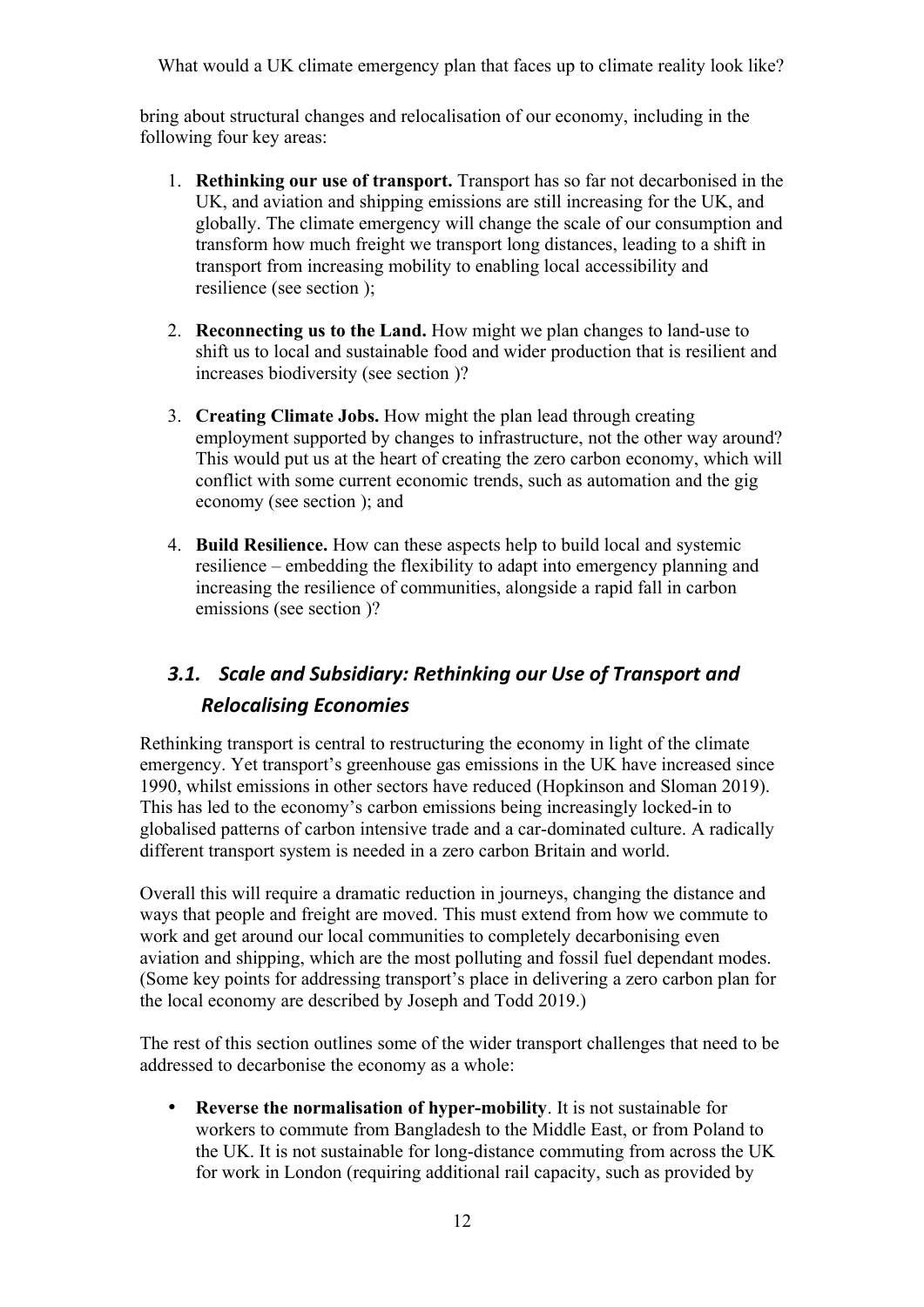HS2). It is not sustainable for the better-off to fly regularly on business, to see family and for holidays across continents and around the world. We need to shift the focus from how to continue these stretched-out interactions to how to recreate a stronger sense of place – where our family and friends, home and work are closer to each other, and more of our journeys occur within a local area, strengthening our web of community connections, which also increases local economic resilience.

- **Reverse the continued growth of long-distance transport.** Long-distance passenger and freight transport are both growing at a faster rate than everything else, increasing international trade, also known as globalisation. The UK's production-based emissions have been falling at 4% a year since 2010 but the consumption emissions (including our net imports) have only fallen at around 1.5% a year – a tenth of that required to stay in our fair carbon budget (Jackson 2019). Allwood et al (2019) conclude that we must plan for a reduction in demand and complete decarbonisation of aviation and shipping, just like every other part of the economy. Eliminating fossil fuel-powered travel will require a rapid reduction in flying and long-distance shipping as alternatives are not yet technically feasible or commercially ready to be mainstreamed. This will require significant changes in our industrial production and local reuse of resources.
- **Climate emergency actions must be planned with a short payback so stop investing in transport infrastructure to drive growth.** This removes justification for the likes of HS2: what we do must be justified on the basis of what is needed now to shift is to zero carbon. Long-term is a luxury to consider after we have eliminated carbon worldwide, which will result in a different palate of materials and energy sources with which to plan further changes. Whilst HS2 may have long-term payback, putting the climate emergency first will change what governs investment decisions.

All strategic economic plans should be carbon-proofed. Carbon emissions and wider environmental and social and public health co-benefits of reduced air pollution, improved road safety and co-location must be considered in place of narrow cost benefit analysis and economic comparative advantage used to justify investments that lock-in future carbon emissions. We must shift away from investments that are carbon intensive in construction and use (*e.g.* road building) to transformative changes that are people, not technology, led.

For example, the Dutch cycling culture followed a long process whereby changes to legislation, habits and infrastructure became self-reinforcing. Only investing in new infrastructure that generates a positive 'carbon return on embodied carbon invested' would mean far less new transport infrastructure and *instead* more investment in renewable energy. And we need to redefine productivity to reflect the climate emergency.[20](#page-16-0)

<span id="page-16-0"></span><sup>&</sup>lt;sup>20</sup> The UK government's current definition of productivity measures energy and material intensive (thus carbon intensive) activities in the economy as highly productive (see [assets.publishing.service.gov.uk/government/uploads/system/uploads/](https://assets.publishing.service.gov.uk/government/uploads/system/uploads/attachment_data/file/443897/Productivity_Plan_print.pdf) [attachment\\_data/file/443897/Productivity\\_Plan\\_print.pdf](https://assets.publishing.service.gov.uk/government/uploads/system/uploads/attachment_data/file/443897/Productivity_Plan_print.pdf)). This needs to change.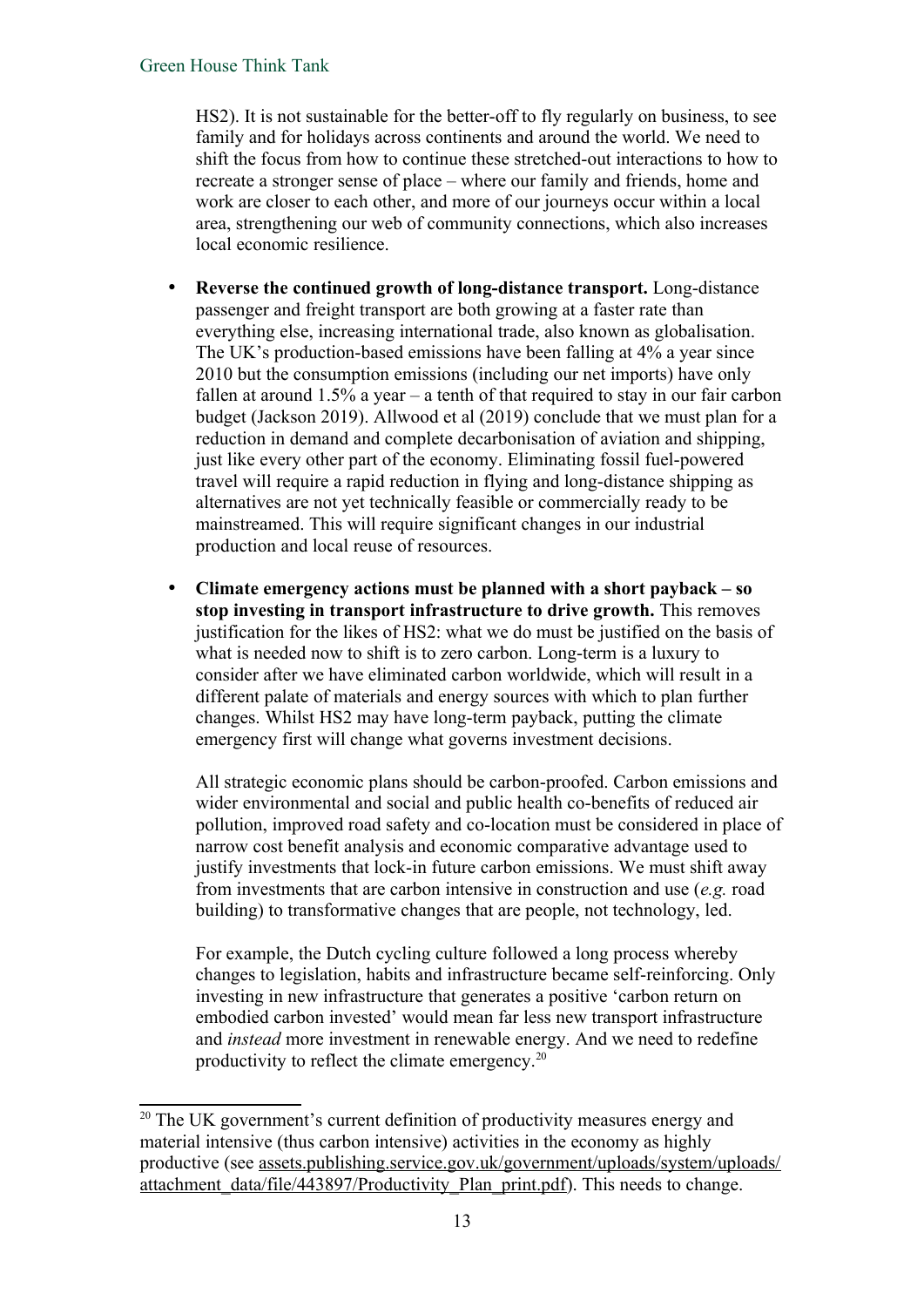**Redefine how we plan transport systems, starting with demand reduction.** Proposals range from a 10% modal shift to reduce transport demand (Committee on Climate Change, 2019), 20% reduction of road mileage by 2030 (Hopkinson and Sloman, 2019) and 60% overall reduction in road use (Allwood et al, 2019) to meet the government's 2050 target. Similarly, the Centre for Alternative Technology's target of zero carbon by 2030 requires a 78% reduction in transport demand (Allen et al 2019). The clearest framework for delivering this is that set out by the Partnership on Sustainable, Low Carbon Transport: 'Avoid, Shift and then Improve'.<sup>[21](#page-17-2)</sup> First, we need to end predicting the need for, and then providing, ever more transport. Instead we must manage and reduce the amount of travel required – including for international travel and freight – and both bring production closer to where it is consumed and use spatial planning and economic planning to co-locate where we work and live. Second, demand reduction requires a modal shift from private motor vehicles to increased walking, cycling and public transport use. As well as reducing carbon emissions this modal shift reduces the road space required, removing the need for additional infrastructure (because walking, cycling and public transport take up less space than normal mixed traffic – see Figure 9.48, Ribeiro 2012). Finally, the remaining transport should be powered by either renewable-energy-generated electricity or hydrogen, so it is all zero carbon.

# <span id="page-17-1"></span><span id="page-17-0"></span>*3.2. Reconnecting us to the Land and Local Food Production: Planning that Prioritises Climate Action*

A climate emergency plan will also need to rethink our relationship to the land, and be reflected in land-use planning. Currently we plan new development, but do little to plan how we use the rest (most) of our natural environment. Land, food, energy use, infrastructure and livelihoods should all be considered together. However, the private ownership (and little planned change of use) of large amounts of land currently constrains efforts for transformative change, such as in:

- Food and farming practices;
- Delivering mass-retrofit of existing homes and other buildings (noting the different ownership and occupancy of homes on most streets); and
- The inter-relation between different (now privately owned) infrastructure systems. Changes to one (*e.g*. increasing the flood protection of a road or runway) can have knock-on effects on others (*e.g.* flooding of farmland, housing or an electrical substation downstream).

Changing our farming and land-use practices in ways that minimise overall energy use (whilst eliminating carbon emissions) will require localised and smaller scale production. This could be thought of as trade subsidiarity (Scott-Cato 2003). The current coronavirus pandemic has exposed the fragility of the UK's food security,

<span id="page-17-2"></span><sup>&</sup>lt;sup>21</sup> For example, see https://unfccc.int/sites/default/files/resource/196 SLoCaT-PPMC [%20-%20Talanoa%20Dialogue%20Submission\\_HDWGT.pdf](https://unfccc.int/sites/default/files/resource/196_SLoCaT-PPMC%20-%20Talanoa%20Dialogue%20Submission_HDWGT.pdf).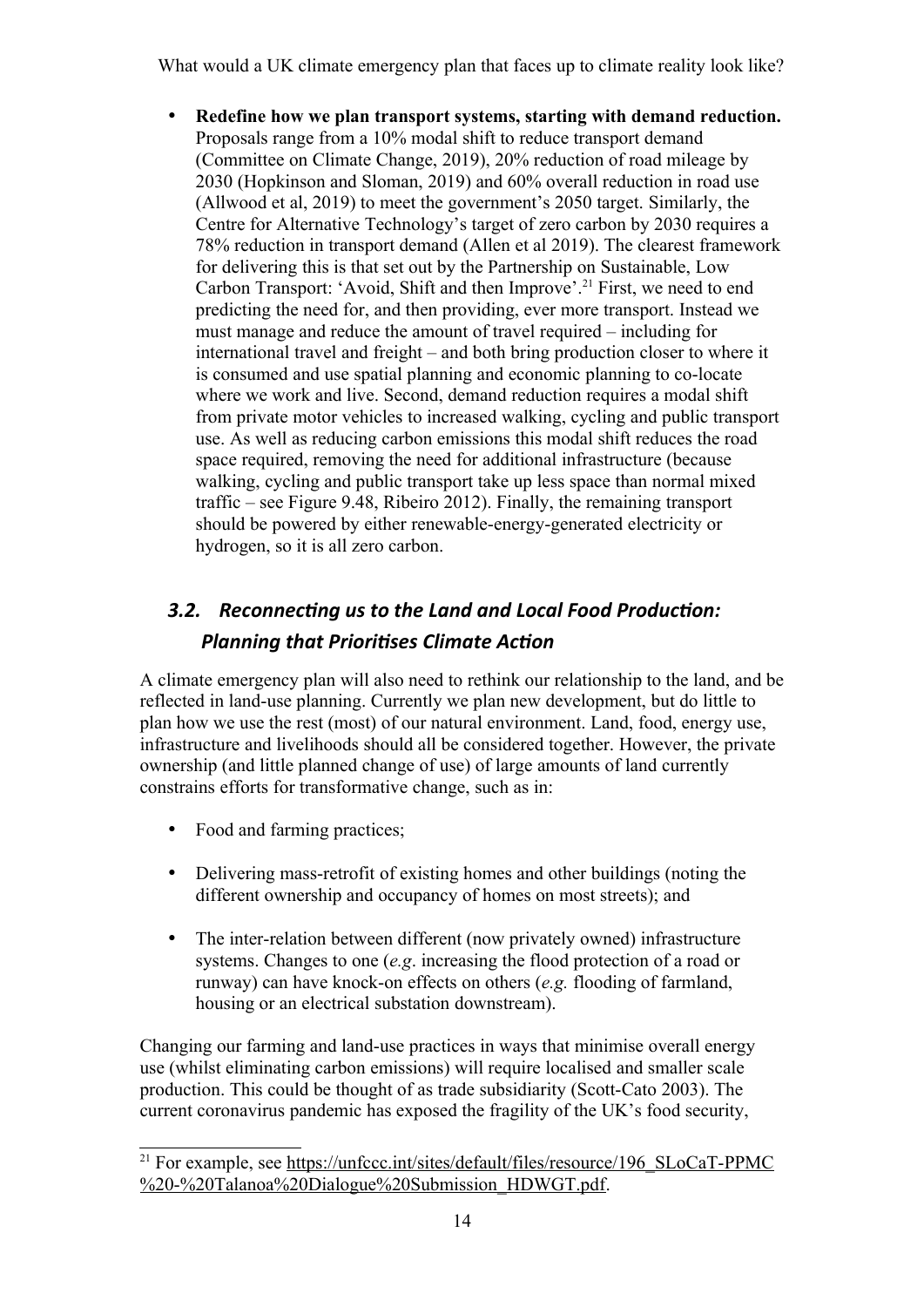reliant on a web of just-in-time global supply chains, as over half of our food is imported (Lang 2020). Localising farming practices, renewable energy production and sustainable sourcing of building materials will increase community resilience and local character, as reflected in geographical (and seasonal) differences in diet and building materials. Minimising expenditure of energy will be helped by a grounding in the ideas of permaculture as far as practical: less use of artificial fertilisers and less intensive production of meat in which grain is fed to animals.<sup>[22](#page-18-1)</sup> Such changes will require a plan for land-use changes across the UK, linked to delivery of a zero carbon economy, as explored by Chapman *et al* (2018), Figure 2. For example, we could plan to plant orchards to grow more apples in the UK, removing the need for imports (in 2019 the UK imported over 300,000 tonnes of apples). This will undoubtedly affect our view not just of the natural environment, but also our built environment and overall values. A desire to increase biodiversity alongside more local and sustainable agriculture will encourage rewilding (see Tree 2018) and reforestation, including upland planting that increases the resilience of watersheds. We will revalue nature and its biodiversity, investing more in making our agricultural and other land a place rich in wildlife. We will change to manage our water, energy, food and land together, as interconnected systems.

Alongside land-use planning that relocalises our food production and better values nature, we need to consider how a climate emergency plan can bring about a zero carbon built environment. This should start by ensuring any new development does not further increase our energy and carbon footprint. But our planning system currently fails to account of climate change. The UK's national planning system does not even require (or allow local authorities to require) new homes and other buildings to be zero carbon. Instead each local council produces plans for ever more new homes, retail, industry, waste and quarrying (but not renewable energy), at different times, on a fifteen-year cycle. But the climate emergency cannot wait for each local plan to be updated at different times over the next decade. We need an emergency planning process to be put into place across the UK now, through recognition of the climate emergency in the UK's national planning policy framework, as well as in all plans led by central government. Ideally, all proposed new developments should produce more energy through renewables than they consume.

But an even bigger challenge is about how we transform what exists already – to transform all existing buildings and infrastructure to become zero carbon in use and to be maintained with sustainable (and ideally local) materials. We should better appreciate the value (in resource and embodied carbon terms) as well as the character and history of what we have already. Focusing on retrofit of existing buildings first (rather than building new ones) will reduce the carbon emissions embodied in materials, as the materials required will be limited to items such as insulation and solar panels. However, an even greater challenge is the upskilling and mobilising a new workforce across the UK to enact a climate emergency plan.

<span id="page-18-1"></span><span id="page-18-0"></span> $22$  Growing grains and other feed for cows, pigs and sheep is exceptionally inefficient, as up to 80 times more grain is required to create the same calories for a meal of meat as for a meal made from the original grain (Allwood et al 2019).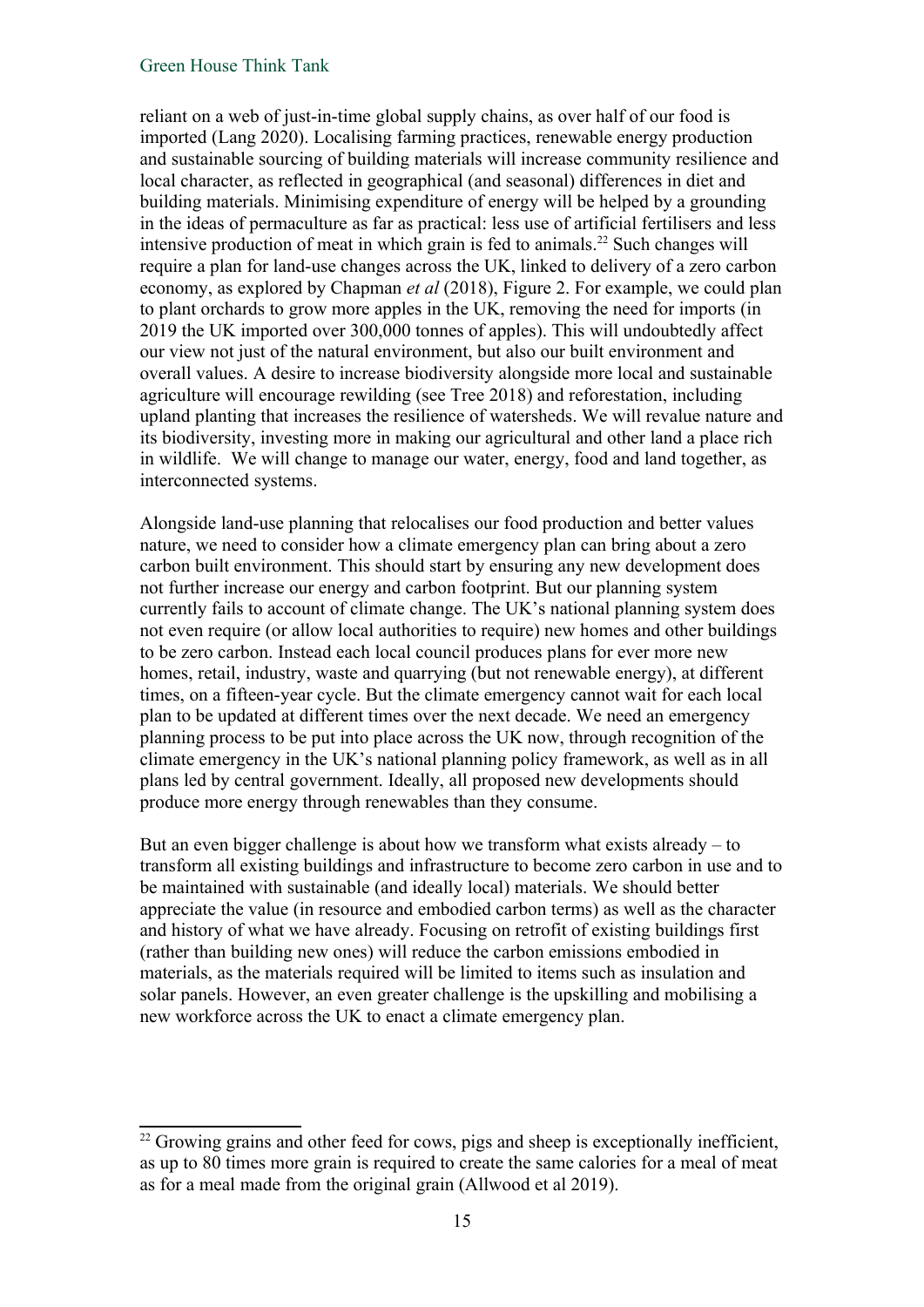## <span id="page-19-0"></span>*3.3. Transforming the Economy Through the Creation of Climate Jobs: The Resilient Alternative to Automation*

So where, geographically, should the efforts to deliver climate emergency plans be focused? Research undertaken by Green House (Chapman *et al*, 2018) shows the distribution of 'climate jobs' that both help to bring about the transition to zero carbon and, in the long-term, are more equally distributed across the UK than the current economic strategy, focused as it is on expanding the major cities. This suggests that the zero carbon transition will necessitate a change in the UK economy, and hence political power, away from capital spending on infrastructure focused on London and big cities, and shift spending from a national to local level.

This will likely move the focus of the economy to invest in more sustainable and resilient town-scale communities (neighbourhoods within urban areas alongside a shift to a more rural economy overall). Encouraging a flourishing of rural productivity and self-reliance will enable a culturally more fulfilling flourishing of 'bioregional' economies (Scott-Cato 2013).

The shift to more rural and community-scale investment will strengthen local economies and be socially useful too. It will let loose a just transition from carbon intensive industries – embodying craft instead of carbon – as we fashion ourselves a new future that regenerates ex-industrial areas stuck with intergenerational unemployment. Farm-to-shop initiatives will help regenerate run-down 'market' towns.

Whilst the processes of product specialisation and substitution of energy for labour created monopolies and a global consumer culture, the process of localisation will not be automated. Recreation of local distinctiveness and culture requires people. Reducing the current global separation of production and consumption will help reconnect us with each other and our local environment. Instead of seeking ever more 'comparative advantage'[23](#page-19-1) we will shorten supply chains and increase local economic connections, building up cooperation and community and economic resilience. This could be viewed as a cooperative advantage of co-location and collaboration, particularly as transport and energy costs drive different longer-term decision-making norms. Industrial ecology will increasingly co-locate different productive processes to maximise co-benefits, such as paper production's waste being used to make lowtemperature-fired clay blocks (instead of bricks), smaller scale anaerobic digestion being linked to agriculture and surplus wind generation being turned into hydrogen to meet needs locally.<sup>[24](#page-19-2)</sup>

Local economies will again produce for local needs first, by shifting from globally embedded and linear 'take, make, break and throw away' journeys of stuff to locally circular and regenerative economies that first remake and repair, reuse and share what we already have. This will help us slow down and relax more as we shift from the just-in-time global dash for growth to have space and time to reconnect to what builds a quality of life without such a quantity of stuff. We will retrofit existing buildings

<span id="page-19-2"></span><span id="page-19-1"></span><sup>&</sup>lt;sup>23</sup> See<https://www.investopedia.com/terms/c/comparativeadvantage.asp>, which points to David Ricardo's 1817 work: *On the Principles of Political Economy and Taxation*. <sup>24</sup> For example, see [https://www.theguardian.com/environment/2019/jan/20/orkney](https://www.theguardian.com/environment/2019/jan/20/orkney-northern-powerhouse-electricity-wind-waves-surplus-power-hydrogen-fuel-cell)[northern-powerhouse-electricity-wind-waves-surplus-power-hydrogen-fuel-cell.](https://www.theguardian.com/environment/2019/jan/20/orkney-northern-powerhouse-electricity-wind-waves-surplus-power-hydrogen-fuel-cell)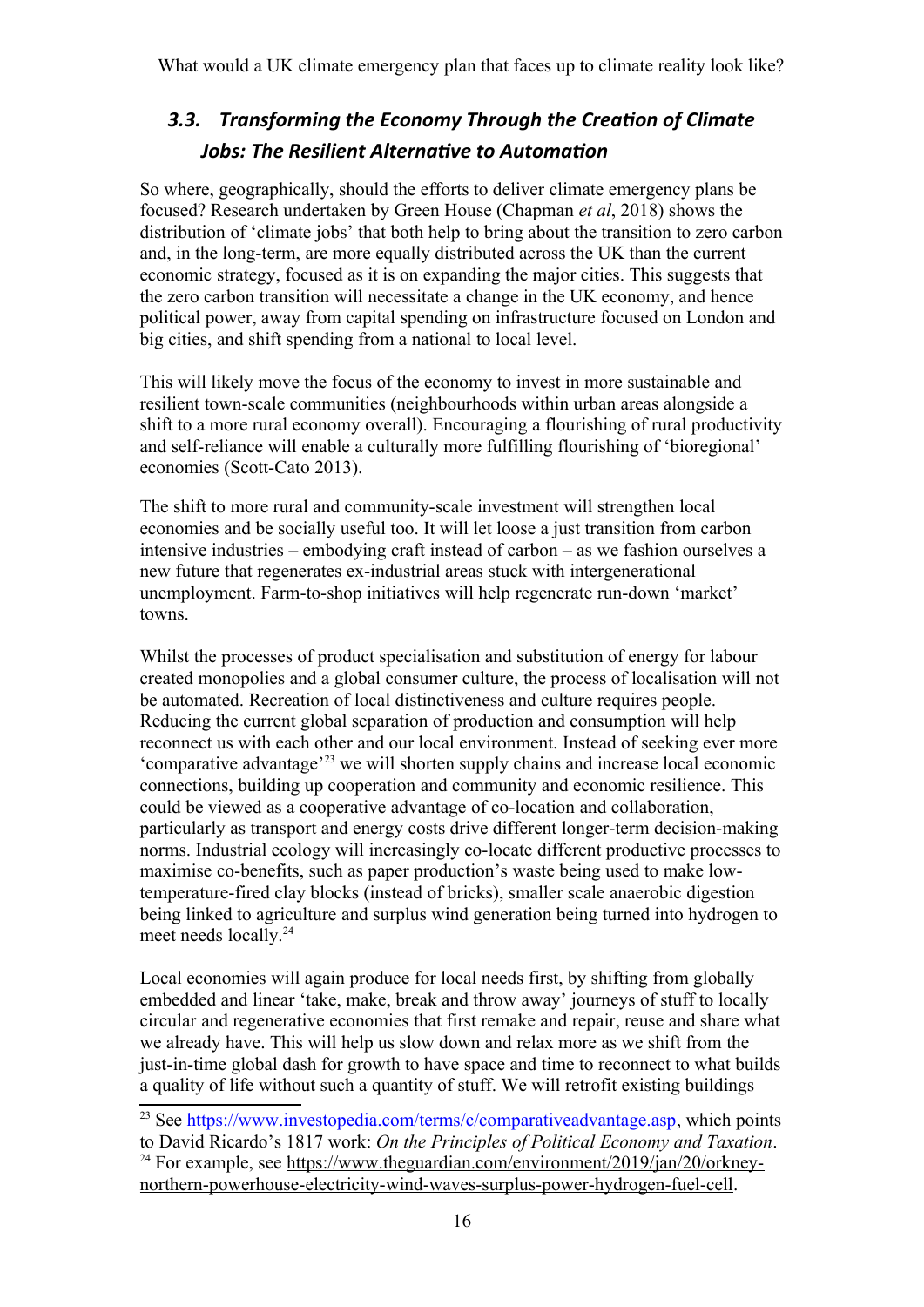and repurpose existing products before rushing for whatever is new. We will plan to use less and share more.

Making getting to zero carbon fast our societal priority will mean more people working to make it happen. Many claim the future will involve more automation so fewer jobs. But perhaps one of the biggest distinguishing features of automation is that it is a top-down, often infrastructure-heavy response, whereas a typical emergency response is reliant on a groundswell of activity. We have don't have sufficient time for top-down infrastructure-led solutions, and they often lock-in existing patterns of behaviour rather than inspire the changes in lifestyle needed right now. In contrast, after a disaster event those who are there before any emergency support arrives are neighbours and the like, showing a reliance on the pre-existing resilience of communities. Similarly, retrofitting every building in the UK, relearning how to travel together and work and live more locally cannot be automated – nor can local organic food production, caring for the old or the sick, or repairing and reusing. These require us to work together locally, relying less on global supply chains, let alone robots, to provide our security and wellbeing.

Some aspects of technology will surely be useful, but more as tools to support a people-led transition rather than being the mainstay of the system. For example, mobile apps will make public transport more accessible by foot, bicycle and e-bike. But whilst we need to vary demand to create a more resilient electricity grid this may not require all electrical devices to be connected to the internet. Furthermore, technology's effects are not always beneficial.

And crucially, in relation to the climate emergency, behaviour change can 'take back' energy efficiency savings, reducing carbon reductions (Brockway et al 2017). For example, increases in fuel efficiency of cars tend to increase miles driven, reducing the expected benefit (Herring and Sorrell, 2009). Similarly, savings in home heating and car ownership for residents at the BedZED ecovillage in London were largely offset by increased overseas holidays (Hodge and Haltrecht 2009). These direct and indirect 'rebound effects' show just how hard it is to decouple energy use from economic growth (Sorrell and Ockwell 2010). Technologies must be part of a wider plan that transforms behaviour not just at a household level but shifts cultural norms, and be coupled with international agreements that keep fossil fuels in the ground.<sup>[25](#page-20-0)</sup> But increasing automation and technology-led changes can both increase embodied carbon and lock-in current patterns of consumption. Wider changes that unlock full decarbonisation of our economy require us to instead deconstruct the ways in which expanding infrastructure, industrial capacity and levels of consumption each drive growth in the other two (Essex 2014).

It is also unlikely that the future will necessarily have single technology 'winners' due to resource constraints. For example, there are not enough rare earth metals for either hydrogen fuel cell or electric batteries to power the current number of vehicles worldwide. Complexity going forward is more likely to be in how different parts fit together – this is more about how culture and different elements of our society work

<span id="page-20-0"></span> $25$  This is a key argument made by Mike Berners-Lee (in Berners-Lee, 2019 and 2013): gains from efficiency are generally more than wiped out by the rebound effect, and what we need is a global deal to keep fossil fuels in the ground.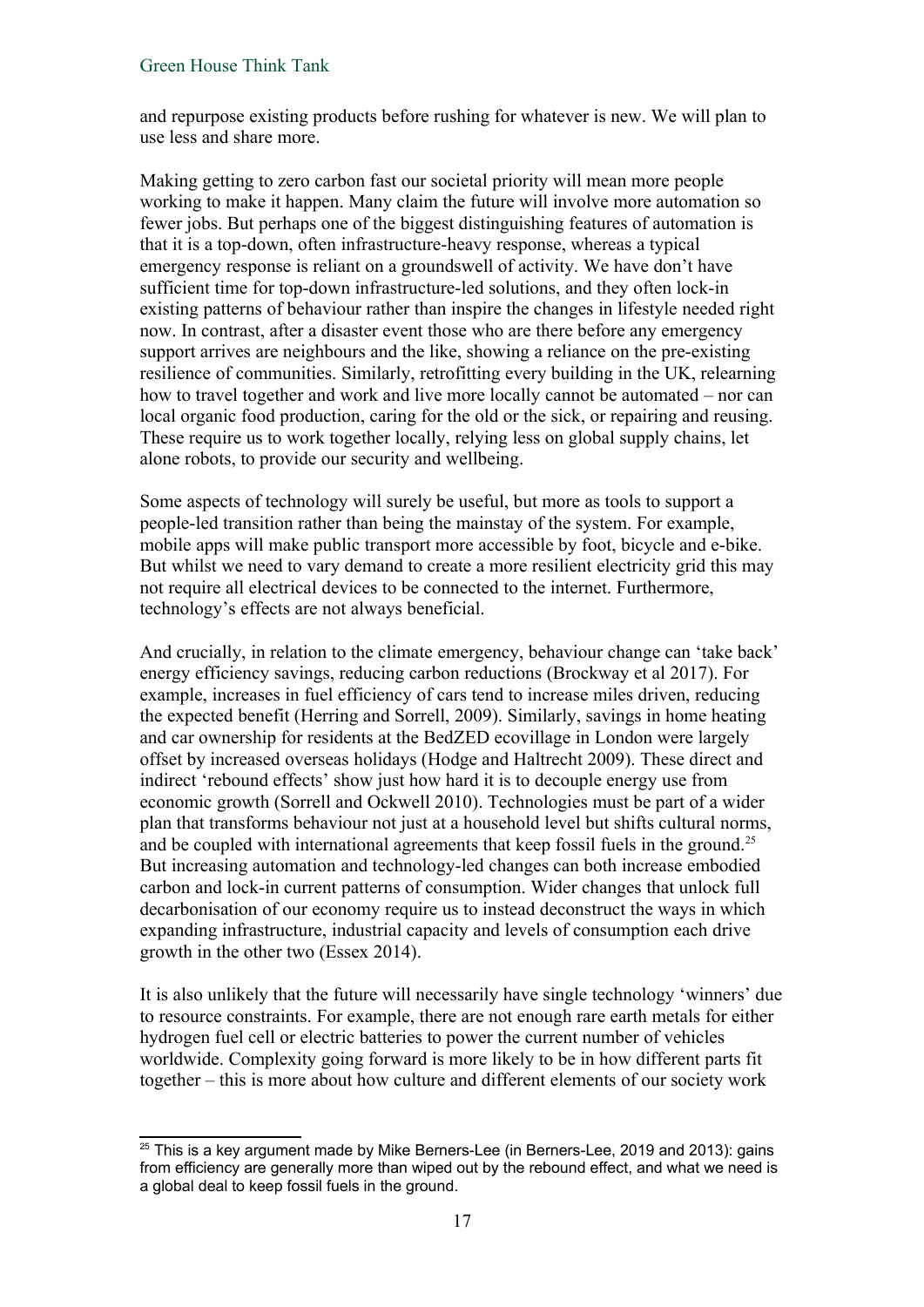together, than seeking a techno-fix. It is not simple enough for that, and in any case there is not enough time.

The zero carbon transition will create new meaningful work in place of high-carbon and bullshit jobs (Chapman et al 2018, Graeber and Cerutti 2018). For example, home energy makeovers will free up the wasted effort in extracting fossil fuels and clearcutting forests. We will surely need to multi-task as some jobs, such as crop harvesting, are seasonal but should increase community resilience, rather than extend the precariousness of work under the gig economy. Naomi Klein describes this as a Green New Deal that moves us from the 'dig and gig' to the 'care and repair' economy (Klein, 2019). More regional and local autonomy will increase local distinctiveness (*e.g.* different building vernaculars reflecting the different traditional, renewable and low-impact building materials that can be sourced locally) and seasonal change (*e.g*. change the food we eat, clothes worn and how spaces are used according to the time of year). Work that cares and sustains – not just caring for people but the 'caretakers' of our buildings, repairers and those who tend our land – must be valued more. As demonstrated by earlier research by Chapman et al (2018), these jobs will most likely be more in rural areas. So, rather than a trend to urban living for all but those who secure the resources on which our lives depend, the climate emergency economy will most likely revalue and consider as 'key work' the livelihoods of rural communities worldwide.

## <span id="page-21-1"></span><span id="page-21-0"></span>*3.4. Creating a New Normal Now: Emergency Planning, Resilience and Empowerment*

Emergency planning is completely different from business as usual. It is an opportunity to create something different, popularised in the phrase 'build back better' to describe how to respond to natural (including climate-induced) disasters in ways that increase resilience. The best way to respond to a disaster is with hindsight, and to build in a reduction to the potential risk of future disasters: disaster preparedness. But for climate change the only way to reduce long-term risk is to match adaptation to the already inevitable increases in climate shocks and stresses (storm surges and sea level rises, droughts and floods, and the knock-on impacts on food supplies, *etc.* - see for example Essex and Gallego-Lopez 2014) and rapidly decarbonise now. We must do this, and it is the stated aim of almost every government worldwide to avoid, not prepare for, the apocalyptic potential of runaway, dangerous climate change. Yet that is the future that our collective ways of living are hurtling us towards.

So our emergency planning needs to not just be fundamentally different from business-as-usual plans but better than the best emergency planning, applied together as a co-created and enacted plan for the planet. Together we must 'bounce forward', building both resilience and the ability to sustain a way of living without carbon emissions, within our planetary limits, with quality of life equally available for all. Yet we should not balk at the size of this challenge, but draw on the only way that humanity can sufficiently respond. There is not a single technology that will solve this problem, instead it requires our shared intelligence and innovation, courage and honesty to not just respond, but change how we live as we do so. We must *act now and act together*, and take collective responsibility for meeting the challenge that defines our generation.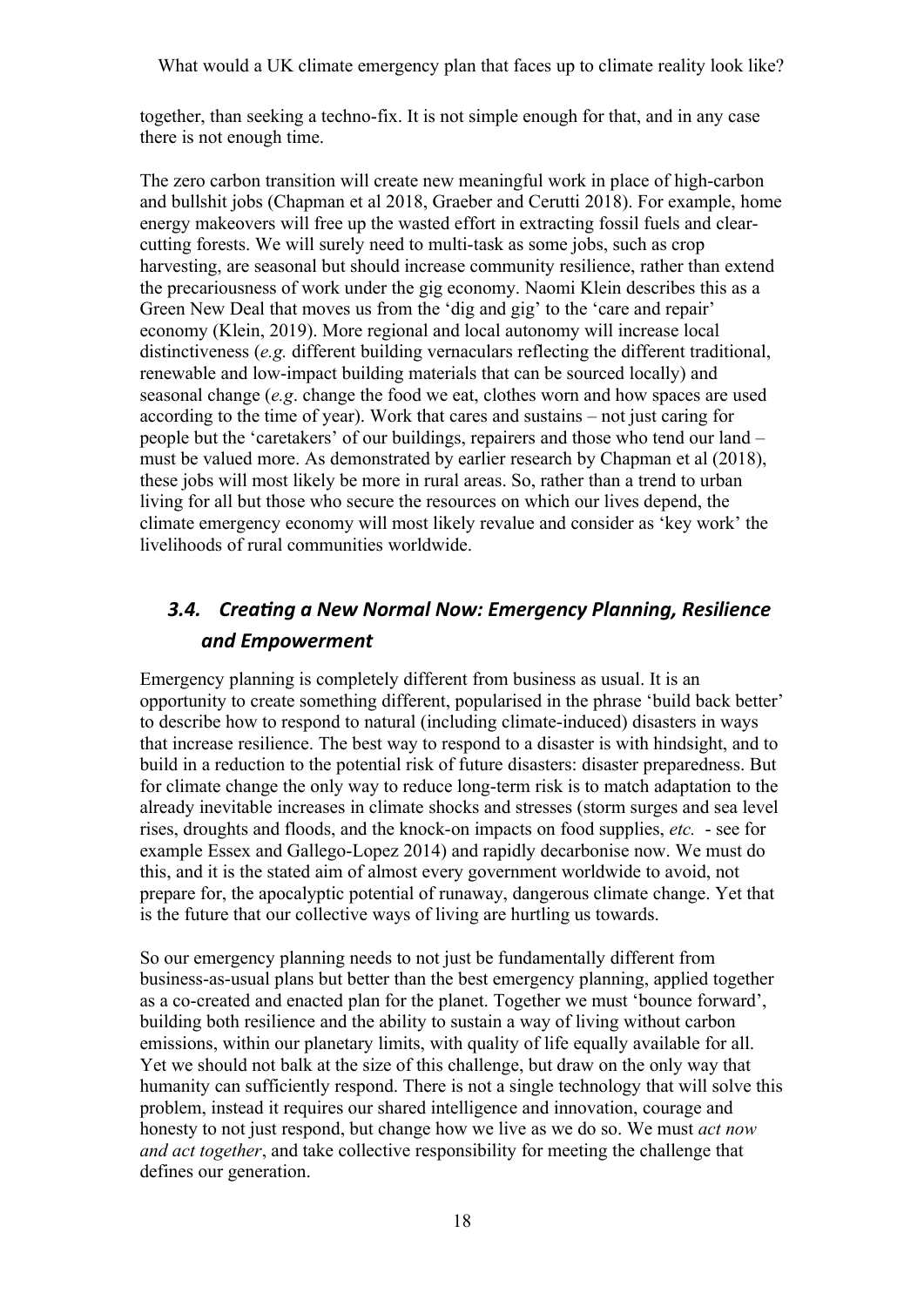This means our task is not only to envisage a future community, country and world that is zero carbon in the near future, and then planning how to reach that target; it also entails transforming how we live *now* that enables that plan to be successful from the outset. Action and planning must happen together, interweaving policy and practice, finance and expertise as we set out to create a different, possible future.

Imagine that we need to rebuild the town where you live – but we cannot simply start with a blank canvass and start again. We need to transform *your* town, from how it is today, with as little additional energy and resources as possible, quicker than anyone believes possible, involving all of the current residents. What does the collective intelligence of your community look like? All communities? What might governments (ours and all) do to remove the obstacles that hinder us? And what might it look like for them to do *everything possible* to ensure our collective endeavours are neither held hostage by anyone nor leave anyone behind.

# <span id="page-22-0"></span>**4. A Plan to Face Reality**

The climate emergency requires plans that are sufficient, people-led and economy wide.

#### **1. A Plan that is Sufficient**

- **Start Now**. We cannot afford to plan first, to the extent that this delays actions, as there is precious little time left to act as it is. Strategic changes must incentivise demand reduction, making space for economy-wide transitions. There is no blueprint written already, yet we must start now and augment the plan as the process, the pathway and the journey unfolds. There is no need for a perfect plan for it will change and evolve. It must build policy into practice and vice-versa, in real time. Planning and doing are joined, not separate. Yet it must be far sighted by recognising where we are and where we are heading, and start by changing direction. Our plan must span from the immediate to the very long term. Planning for the emergency and planning for the future are now one and the same.<sup>[26](#page-22-1)</sup>
- **Zero Carbon Sooner**. It should aim to stay ahead of the climate science, and consider both production and consumption emissions in the UK. This is means a zero carbon deadline between 2025 and 2030 at the latest.
- **Be Adaptive.** We need to be flexible and adapt to climate and ecological stresses and disasters that are already inevitable as we drop our emissions to zero.

#### **2. A Plan that is People-led**

<span id="page-22-1"></span><sup>&</sup>lt;sup>26</sup> As that most unlikely of climate emergency thinkers, Niccolò Machiavelli, wisely noted, 'Make no small plans, they have no power to stir the soul'.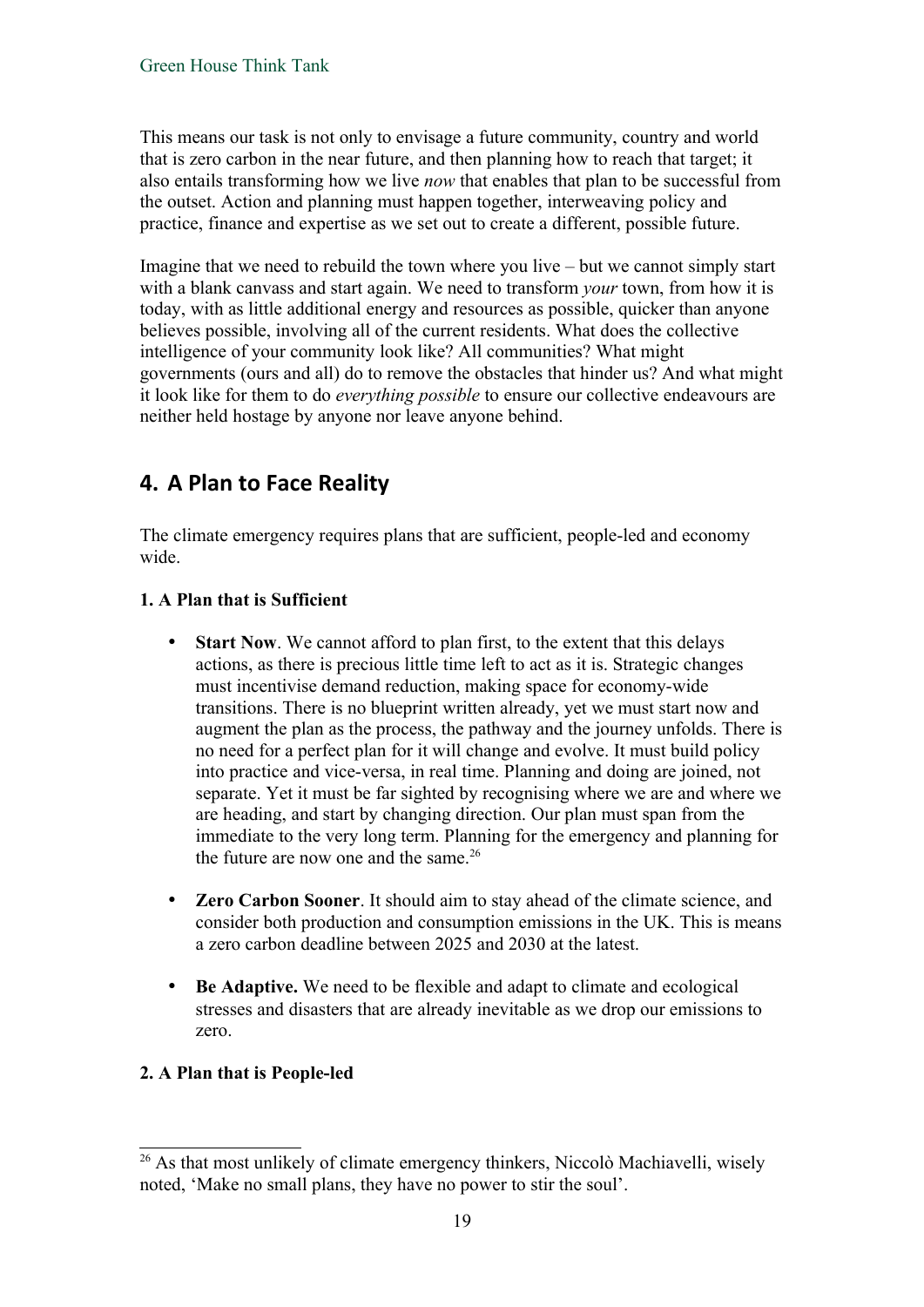The plan must replicate and scale-up as an action-and-learning process that spans places and cultures.

 **Be Inclusive and Cooperate.** This needs to include both those most affected by extreme climate chaos and those whose livelihoods are currently wedded to industries that obstruct transition. This requires an honest debate about the major changes required to our economy and society to confront the climate emergency. Willis (2020) says this requires us to build a confident climate politics: that speaks out, engages in meaningful dialogue and appeals to the head as well as the heart.

We need to be the glue and grease to bring people and actions together into one plan. We must respect difference with dignity; build diversity and biodiversity, culture and sense of place; empower all, like letting a thousand seeds of hope grow. Public and private sectors, individuals and communities must all take part together. Not waiting for each other, but coordinating. Winning strategies should be freely shared, replicated and rewarded. The plan should welcome all and have no barriers to entry. Everyone can change their own ways of living, and push for change. This means the plan, and how to get involved, must be easy to understand.

 **Be Creative and Learn**. We need to explore and reimagine how we change from where we are now with what we already have – with a minimum of time, materials and energy. How can the plan function as a process of learning that builds and reflects citizen participation and empowerment? Engagement and participation will bind together plan-making with delivery, in ways that are both iterative and interactive. Discovering and replicating the collective intelligence of communities will be a crucial part of deepening cultural shifts and radical transformation. The process of learning will help bring about a more sharing society that, through changing our interactions from global transactions to more personal relationships, will help unlock the potential for transformative change and more rapid decarbonisation across the wider economy.

#### **3. A Plan that is Economy-wide**

- **Essential Needs Come First.** The resilience of communities and the overall systems that meet basic needs come first. In this case our climate and biodiversity, equality and wellbeing are equal priorities. Instead of social and environmental priorities being traded off against each other they must be delivered together. Focus on the wider economy (development, production and consumption) is then secondary to these shared social and environmental aims.
- **Reduce Scale and Rethink Systems.** This will be a complex interwoven process, across sectors, across places, not a step-by-step one. We have only so many resources to utilise for the response. Energy use needs to be limited as carbon emissions are eliminated. Our scale of production and consumption, and links to the process of economic development, must be replaced by a localisation and selective deglobalisation. Energy and carbon we use along the way must be included. We must reduce the scale of both production and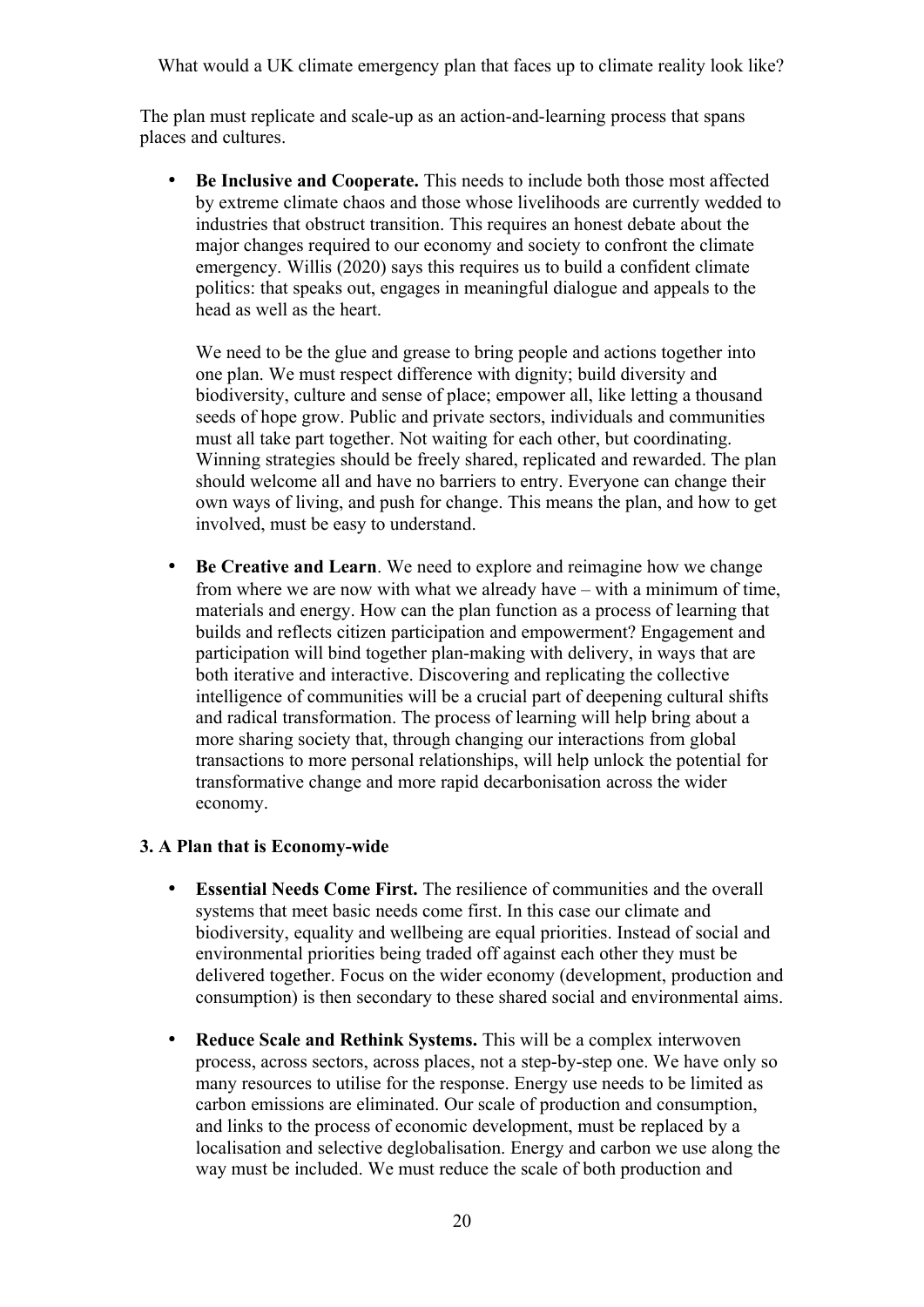consumption. This will lead to a rethinking of global economic systems and how trade, transport, investment and industry link production and consumption. This emergency is recognised as an economy-wide and planetary-sized shift in our worldview that will also be reflected in individualand community-scale shifts in how we live.

- **Shift Investment: Blocking** business-as-usual carbon emitters and **enabling**  only critical investments that align to the climate emergency. The plan must equally stop business-as-usual activities and investment. The whole economy, the whole world, needs to shift to an emergency footing, as a new normal. This must be regulated and enforced. We should act as if this is a climate emergency now, whilst planning for a different future. We must move from investments that increase how much we produce and consume, to those that facilitate rapid demand reduction and shifts in ways of living. Finance needs to be reregulated and redirected to serve the real economy as it transitions beyond carbon, globalised free trade and orthodox economic growth. This will mean more renewable energy capacity, whilst other infrastructure requirements reduce. This is critical as our current investments and behaviours will determine when carbon emissions peak and how fast they then decline. Long-term planning will be about ensuring equal access to the far more scarce resources in our 100% renewable-powered economy. Just like in the COVID-19 crisis the we need to recognise the value of essential goods and key 'care' workers (see section [\)](#page-18-0).
- **Create its Own Momentum and Workforce.** As mentioned already, in an emergency response that is people-led it is more likely the focus will shift from investing in infrastructure to enterprises that employ people (climate jobs) working to transform demand and the systems that define how we live, together. Active participation, including through co-creating these new local 'climate jobs' will realise the hope that a different future is indeed possible, and requires us to take an active role in bringing it about. Thus the plan will accelerate itself the more people get involved in co-creating it, which is indeed the same as making it happen.

## <span id="page-24-0"></span>**Conclusion: Our Journeys Co-create our Destination**

As stated above, firstly, a climate emergency plan must be sufficient: starting now, as a journey, and reaching zero carbon far sooner. It will flexible and adaptive, linking actions and strategies to decarbonise in ways that also help us better respond to climate disasters that are now already inevitable. Secondly, it must be people-led, based on the principles of inclusivity and cooperation. It will be creative and learn as it progresses, so we can envision whilst enacting a zero carbon future. Finally it must be economy-wide. This means we will prioritise our essential needs as we shift to living in ways now that reflect the climate emergency. The shift in investment from things that block to those which reinforce the shift to zero carbon will change economic systems and create the workforce that will make it happen.

Bringing about this change in sufficient time will be affected by what *all* of us do. The sum total of our personal journeys from high carbon to zero carbon will help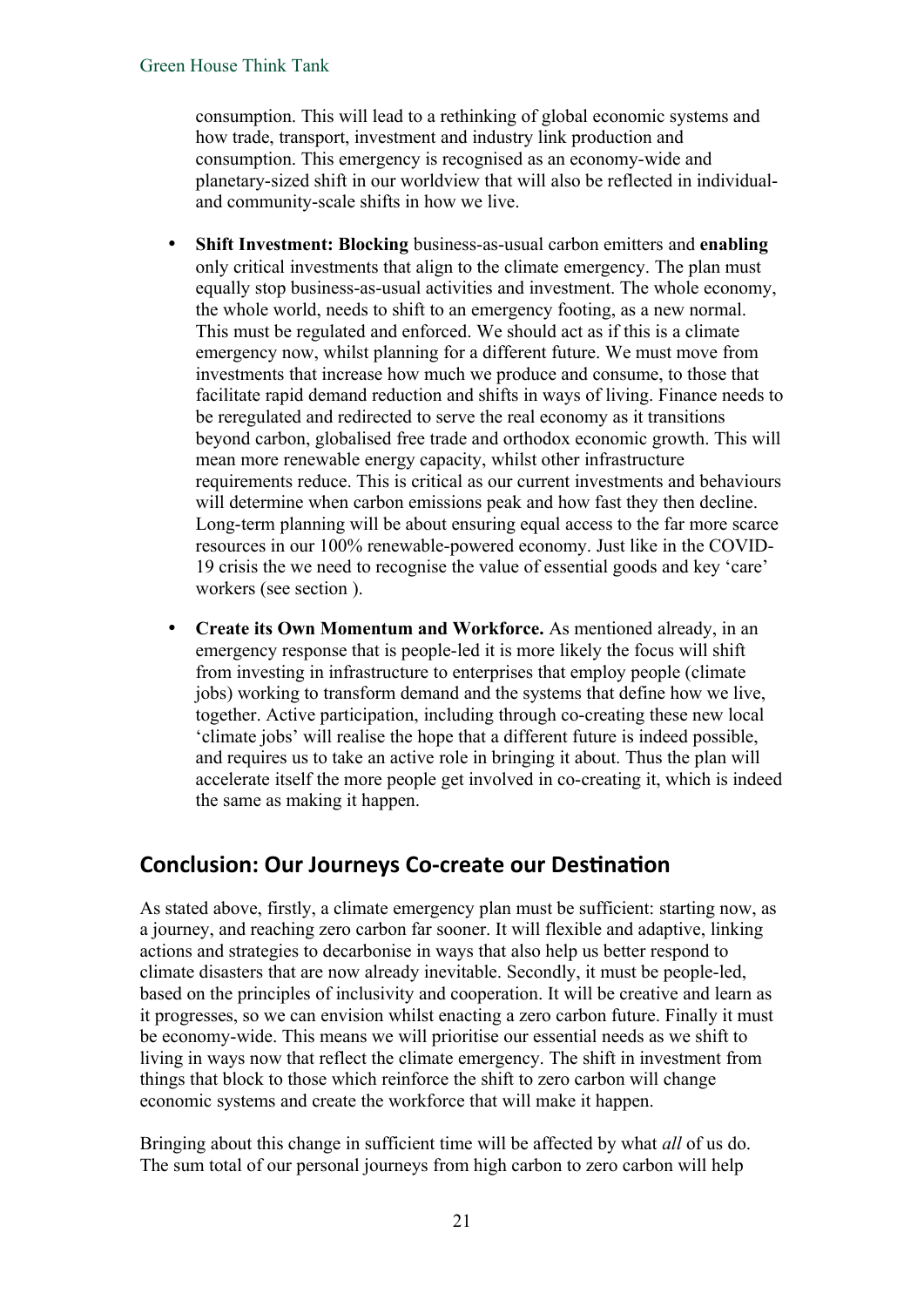define when and if we reach that target – not just because the sum of our collective actions have significance (although not significant enough on their own, because topdown systemic changes are also vital) but because individual and local-level actions open up the possibility of the wider changes being realised.

Similarly, from a social perspective we need to accept the current cultural resistance to making this journey to zero carbon; this resistance means that leadership requires more participation and planning, energising and empowerment, to actively involve as many people as possible. Changes can generate momentum of their own once a critical mass of committed action is reached (three out ten people doing something in one area, such as having milk delivered in glass bottles, makes something normal. See Gladwell 2000). This collective action is expressed by Joanna Macy as active hope (Macy and Johnstone 2012).

This means that the climate emergency plans we create today – which are our 'best possible vision-and-action-plan' for the change that is needed and indeed is possible – should, hopefully (with the Deep Hope envisioned by Foster 2017), be deepened in the future. There will remain a tension between the need to make plans that we can deliver now and the need to reflect the dates and carbon budget, which define the true emergency that we find ourselves in. This tension requires us to refine and update our plans as we implement them, to bridge the potential gaps between emergency response actions, strategic planning, cultural shifts and infrastructure investments. Plan-making is thus not separate from the task of getting on with remaking and mending our economy. Fairness and sustainability are similarly interwoven, such that as we decarbonise and localise we must share resources as we share the values such that no one is excluded or left behind. As we reconnect our economy to a way of living within our planetary boundaries, we define our culture as one where we reconnect not just to nature but also to each of us.

This points to the need to quickly set out and start to act on climate emergency plans now. These suggestions of what a climate emergency plan that faces up to climate reality might look like could be seen as a version 1.0. This will surely miss areas of importance and be quickly surpassed in others. But it is more important that we get on and put our emerging plans into action than attempt to the write the perfect plan first. There is not time for that. We just need to both plan and put into practice all that we can. Including, most importantly, stopping what we can no longer afford to do. Starting now.

## <span id="page-25-0"></span>**References**

Allen, P et al (2019) *Zero Carbon Britain: Rising to the Climate Emergency.* Published by the Centre for Alternative Technology (CAT). [https://www.cat.org.uk/info-resources/zero-carbon-britain/research-reports/zero](https://www.cat.org.uk/info-resources/zero-carbon-britain/research-reports/zero-carbon-britain-rising-to-the-climate-emergency/)[carbon-britain-rising-to-the-climate-emergency/](https://www.cat.org.uk/info-resources/zero-carbon-britain/research-reports/zero-carbon-britain-rising-to-the-climate-emergency/)

Allwood, J, Dunant, CF, Lupton, RC et al (2019) *Absolute Zero: Delivering the UK's Climate Change Commitment with Incremental Changes to Today's Technologies.* [ukfires.org/wp-content/uploads/2019/11/Absolute-Zero-online.pdf](http://www.ukfires.org/wp-content/uploads/2019/11/Absolute-Zero-online.pdf)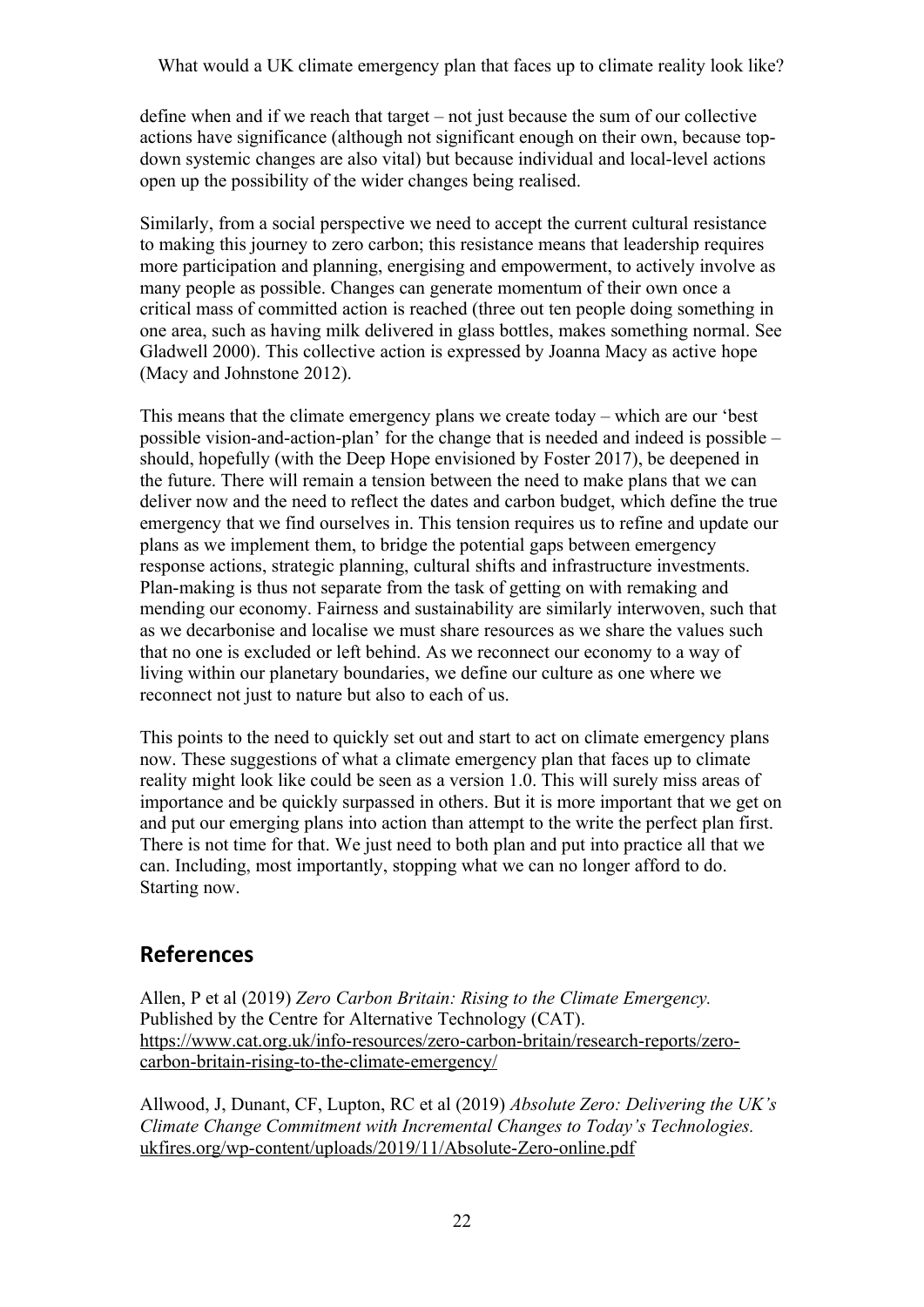Barry, J. (2011) Knowledge as Power, Knowledge as Capital: A Political Economy Critique of Modern 'Academic Capitalism', The Irish Review, 43: 14-25.

Bendell, J (2018) *Deep Adaptation: A Map for Navigating Climate Tragedy*. *IFLAS*. <http://lifeworth.com/deepadaptation.pdf>

Berners-Lee, M and Clark, D (2013) *The Burning Question: We can't burn half the world's oil, coal and gas. So how do we quit?* Profile Books.

Berners-Lee, M (2019) *There is no Planet B: A Handbook for the Make or Break Years.* Cambridge University Press.

Blewitt, J and Cunningham, R (Eds) (2014) *The Post-growth Project: How the End of Economic Growth Could Bring a Fairer and Happier Society*. Green House.

Brockway, P. E., Saunders, H., Heun, M. K., Foxon, T. J., Steinberger, J. K., Barrett, J. R., & Sorrell, S. (2017). Energy rebound as a potential threat to a low-carbon future: Findings from a new exergy-based national-level rebound approach. *Energies*, *10*(1), 51

Carrington, D (2019) *UK Has Biggest Fossil Fuel Subsidies in the EU, Finds Commission.* The Guardian, 23 January 2019. [https://www.theguardian.com/environment/2019/jan/23/uk-has-biggest-fossil-fuel](https://www.theguardian.com/environment/2019/jan/23/uk-has-biggest-fossil-fuel-subsidies-in-the-eu-finds-commission)[subsidies-in-the-eu-finds-commission](https://www.theguardian.com/environment/2019/jan/23/uk-has-biggest-fossil-fuel-subsidies-in-the-eu-finds-commission)

Chapman, A. (2007) *Democratising Technology; Risk, Responsibility and the Regulation of Chemicals,* London, Earthscan.

Chapman, A, Essex, J and Sims, P (2018) *Unlocking the Job Potential of Zero Carbon.* [https://gef.eu/wp-content/uploads/2018/12/GEF\\_ClimateJobs-brochure](https://gef.eu/wp-content/uploads/2018/12/GEF_ClimateJobs-brochure-main.pdf)[main.pdf](https://gef.eu/wp-content/uploads/2018/12/GEF_ClimateJobs-brochure-main.pdf)

Committee on Climate Change (2019) *Net Zero: The UK's Contribution to Stopping Global Warming.* [https://www.theccc.org.uk/wp-content/uploads/2019/05/Net-Zero-](https://www.theccc.org.uk/wp-content/uploads/2019/05/Net-Zero-The-UKs-contribution-to-stopping-global-warming.pdf)[The-UKs-contribution-to-stopping-global-warming.pdf](https://www.theccc.org.uk/wp-content/uploads/2019/05/Net-Zero-The-UKs-contribution-to-stopping-global-warming.pdf)

Essex, J (2014) *How to Make Do and Mend our Economy: Rethinking Investment Strategies for Construction and Industry to meet the Challenge of Sustainability.*  https://www.greenhousethinktank.org/uploads/4/8/3/2/48324387/make do and mend \_inside2\_small.pdf

Essex, J and Gallego-Lopez, C (2014) *Understanding the Relative Strength of Climate Signals Compared to Other Expected Development Results.* Department for International Development. [https://www.gov.uk/dfid-research-outputs/rapid-desk](https://www.gov.uk/dfid-research-outputs/rapid-desk-based-study-understanding-the-relative-strength-of-climate-signals-compared-to-other-expected-development-results)[based-study-understanding-the-relative-strength-of-climate-signals-compared-to](https://www.gov.uk/dfid-research-outputs/rapid-desk-based-study-understanding-the-relative-strength-of-climate-signals-compared-to-other-expected-development-results)[other-expected-development-results](https://www.gov.uk/dfid-research-outputs/rapid-desk-based-study-understanding-the-relative-strength-of-climate-signals-compared-to-other-expected-development-results)

Foster, J (2017) *Towards Deep Hope: Climate Tragedy, Realism and Policy.* [https://www.greenhousethinktank.org/uploads/4/8/3/2/48324387/towards\\_deep\\_hope](https://www.greenhousethinktank.org/uploads/4/8/3/2/48324387/towards_deep_hope_inside_final.pdf) [\\_inside\\_final.pdf](https://www.greenhousethinktank.org/uploads/4/8/3/2/48324387/towards_deep_hope_inside_final.pdf)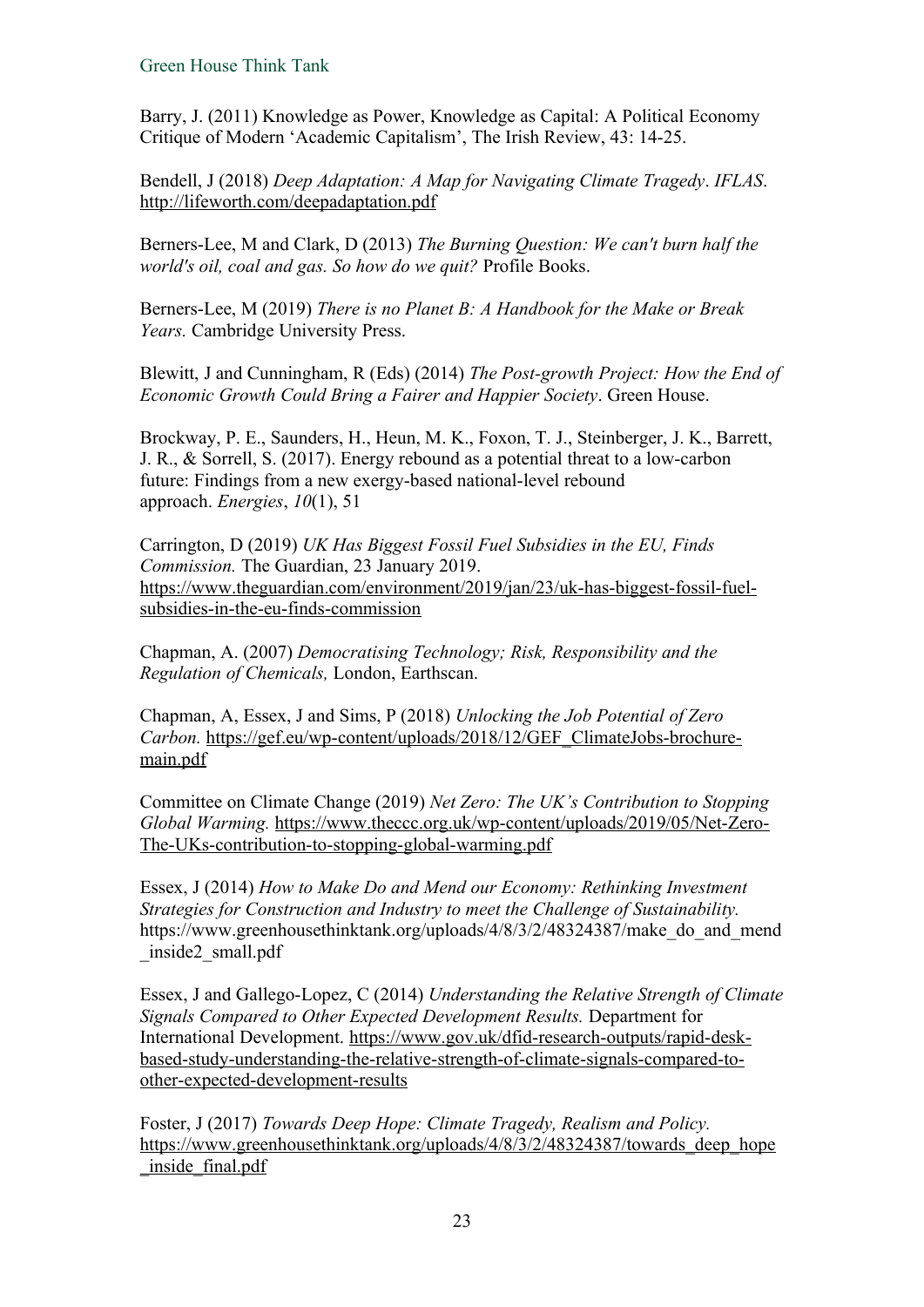Foster, J (Ed) (2019) *Facing up to Climate Reality: Honesty, Disaster and Hope*. Green House.<https://www.greenhousethinktank.org/fucr-book.html>

Foster, J (2020) *Extinction, rebellion and Extinction Rebellion.* [https://www.greenhousethinktank.org/uploads/4/8/3/2/48324387/extinction\\_and\\_rebel](https://www.greenhousethinktank.org/uploads/4/8/3/2/48324387/extinction_and_rebellion_gas.pdf) lion gas.pdf

Freire, P (1970) *Pedagogy of the Oppressed* (Portuguese: Pedagogia do Oprimido).

Galbraith, JK (1967) *The New Industrial State*. Princeton: Princeton University Press.

Gladwell, M (2000) *The Tipping Point: How Little Things Can Make a Big Difference*. Little, Brown.

Graeber, D., & Cerutti, A. (2018). *Bullshit jobs*. New York: Simon & Schuster.

Green New Deal Group (2013) *A National Plan for Britain: From Austerity to the Age of the Green New Deal.*

[https://greennewdealgroup.org/wp-content/uploads/2013/09/Green-New-Deal-5th-](https://greennewdealgroup.org/wp-content/uploads/2013/09/Green-New-Deal-5th-Anniversary.pdf)[Anniversary.pdf](https://greennewdealgroup.org/wp-content/uploads/2013/09/Green-New-Deal-5th-Anniversary.pdf)

Hallam, R (2019) *Common Sense for the 21st Century: Only Nonviolent Rebellion Can Now Stop Climate Breakdown and Social Collapse*. Chelsea Green Publishing.

Harrabin, R (2020) *Onshore Wind "To Make Comeback in UK".* BBC News, 2 March 2020.<https://www.bbc.co.uk/news/science-environment-51708817>

Herring, H., & Sorrell, S. (2009). *Energy efficiency and sustainable consumption. The Rebound Effect,* Palgrave Macmillan, UK.

Hodge, J and Haltrecht, J (2009) *BedZED seven years on: The impact of the UK's best known eco-village and its residents.*  [https://storage.googleapis.com/www.bioregional.com/downloads/BedZED-7-years](https://storage.googleapis.com/www.bioregional.com/downloads/BedZED-7-years-on_Bioregional_Peabody_2009.pdf)on Bioregional Peabody 2009.pdf

Hopkinson, L and Sloman, L (2019) *A Net Zero Budget for the Whole Transport Sector.* Published by Friends of the Earth (FOE) and Transport for quality of life. <https://policy.friendsoftheearth.uk/print/pdf/node/123>

IPCC (2018) *Special Report: Global Warming of 1.5°C*. <https://www.ipcc.ch/sr15/>

Jackson, T (2019) *Zero Carbon Sooner.* [https://www.cusp.ac.uk/themes/aetw/zero](https://www.cusp.ac.uk/themes/aetw/zero-carbon-sooner/)[carbon-sooner/](https://www.cusp.ac.uk/themes/aetw/zero-carbon-sooner/)

Joseph, S and Todd, C (2019) *A Climate Emergency Plan for Transport.* [https://www.greenhousethinktank.org/uploads/4/8/3/2/48324387/climate\\_emergency\\_](https://www.greenhousethinktank.org/uploads/4/8/3/2/48324387/climate_emergency_plan_-_transport_sjoseph_14sept19-printed.pdf) [plan\\_-\\_transport\\_sjoseph\\_14sept19-printed.pdf](https://www.greenhousethinktank.org/uploads/4/8/3/2/48324387/climate_emergency_plan_-_transport_sjoseph_14sept19-printed.pdf)

Klein, N (2007) *The Shock Doctrine: The Rise of Disaster Capitalism*. London: Penguin.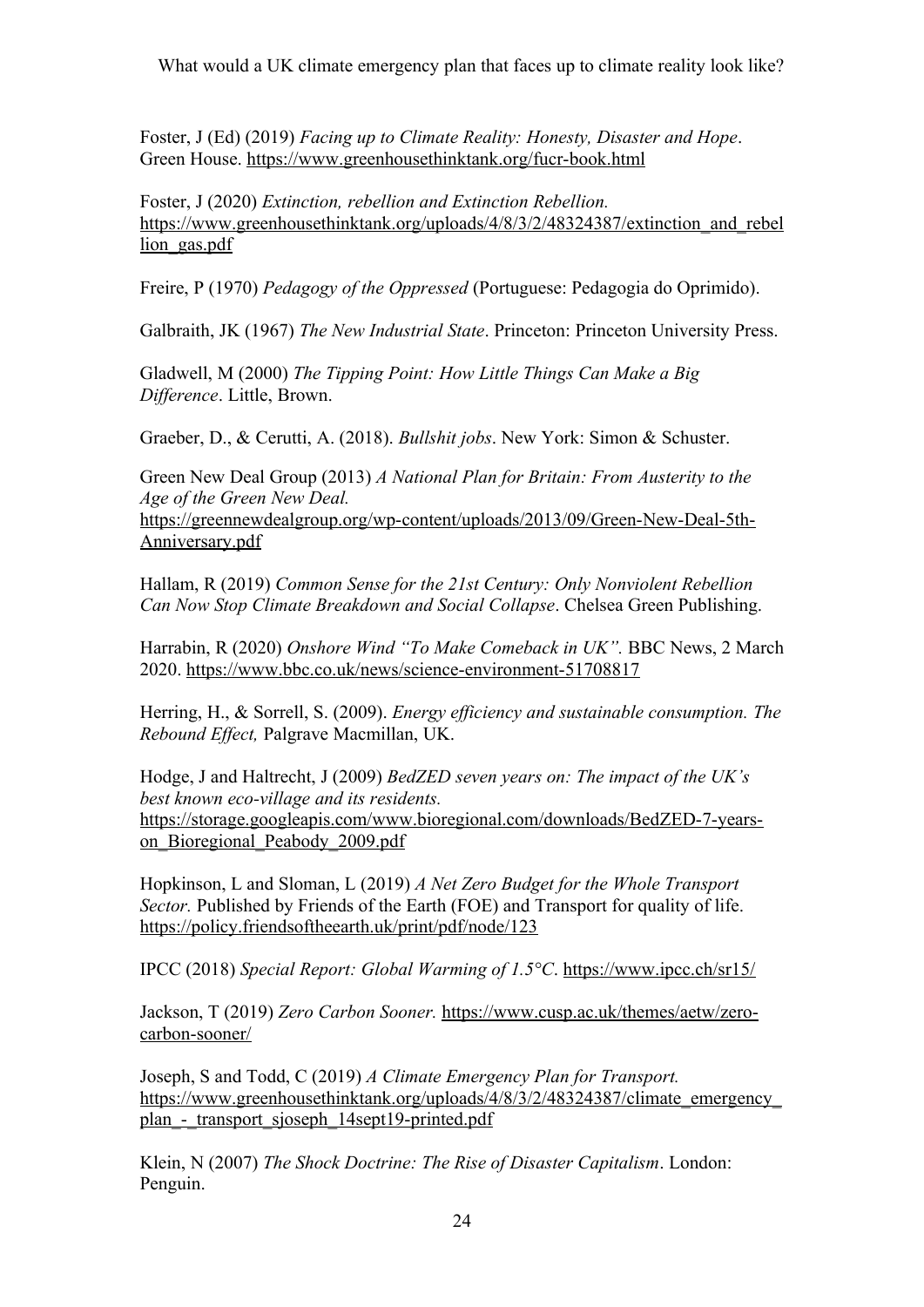Klein, N. (2019) *On Fire: The Burning Case for a Green New Deal.* London: Allen Lane.

Lang, T. (2020) *Coronavirus: rationing based on health, equity and decency now needed – food system expert.* The Conversation. [https://theconversation.com/coronavirus-rationing-based-on-health-equity-and](https://theconversation.com/coronavirus-rationing-based-on-health-equity-and-decency-now-needed-food-system-expert-133805)[decency-now-needed-food-system-expert-133805](https://theconversation.com/coronavirus-rationing-based-on-health-equity-and-decency-now-needed-food-system-expert-133805)

Lonsdale, K, Pringle, P & Turner, B (2015) *Transformative Adaptation: What it Is, Why it Matters & What Is Needed.* UK Climate Impacts Programme, University of Oxford, Oxford, UK. [https://ukcip.ouce.ox.ac.uk/wp-content/PDFs/UKCIP](https://ukcip.ouce.ox.ac.uk/wp-content/PDFs/UKCIP-transformational-adaptation-final.pdf)[transformational-adaptation-final.pdf](https://ukcip.ouce.ox.ac.uk/wp-content/PDFs/UKCIP-transformational-adaptation-final.pdf)

Lucas, C, Monbiot, G and Shaheen, F (9 April 2020) *The Flip, Episode 1: From Coronavirus to Climate Safety.* <https://www.youtube.com/watch?v=XVqAo5jI5WM>

MacIntyre, A. (1999) *Dependent Rational Animals: Why Human Beings Need the Virtues,* Duckworth, London.

Macy, J and Johnstone, C (2012) *Active Hope: How to Face the Mess We're in Without Going Crazy*. New World Library

Montlake, E (2020) *Hiding In Plane Sight – Manston: The Airport Expansion Story No-One Is Talking About … And Why, Perhaps, They Should.* Environmental Law Foundation. [https://elflaw.org/news/hiding-in-plane-sight-manston-the-airport](https://elflaw.org/news/hiding-in-plane-sight-manston-the-airport-expansion-story-no-one-is-talking-about-and-why-perhaps-they-should/)[expansion-story-no-one-is-talking-about-and-why-perhaps-they-should/](https://elflaw.org/news/hiding-in-plane-sight-manston-the-airport-expansion-story-no-one-is-talking-about-and-why-perhaps-they-should/)

Newell, P and Simms, A (2017) *How Did We Do That? The Possibility of Rapid Transition.*

[https://steps-centre.org/wp-content/uploads/2017/04/How\\_Did\\_We\\_Do\\_That.pdf](https://steps-centre.org/wp-content/uploads/2017/04/How_Did_We_Do_That.pdf)

Pegden, T (2019) *Big Plans for UK's Biggest Dedicated Air Cargo Airport.* [https://www.business-live.co.uk/ports-logistics/big-plans-uks-biggest-dedicated-](https://www.business-live.co.uk/ports-logistics/big-plans-uks-biggest-dedicated-17402653)[17402653](https://www.business-live.co.uk/ports-logistics/big-plans-uks-biggest-dedicated-17402653)

Pritchard, S (2020) *Finding the Road to Renewal.* RSA (Royal Society for the encouragement of Arts, Manufactures and Commerce)*.* [https://www.thersa.org/discover/publications-and-articles/rsa-blogs/2020/04/finding](https://www.thersa.org/discover/publications-and-articles/rsa-blogs/2020/04/finding-the-road-to-renewal)[the-road-to-renewal](https://www.thersa.org/discover/publications-and-articles/rsa-blogs/2020/04/finding-the-road-to-renewal)

Puri, I (2018) *Why Learning From Experience is the Educational Wave of the Future.* [https://theconversation.com/why-learning-from-experience-is-the-educational-wave](https://theconversation.com/why-learning-from-experience-is-the-educational-wave-of-the-future-92399)[of-the-future-92399](https://theconversation.com/why-learning-from-experience-is-the-educational-wave-of-the-future-92399)

Raworth, K (2017) *Doughnut economics: seven ways to think like a 21st-century economist*. Chelsea Green Publishing.

Read, R and Alexander, S (2019) *This Civilisation Is Finished: Conversations on the End of Empire – and What Lies Beyond*. Simplicity Institute.